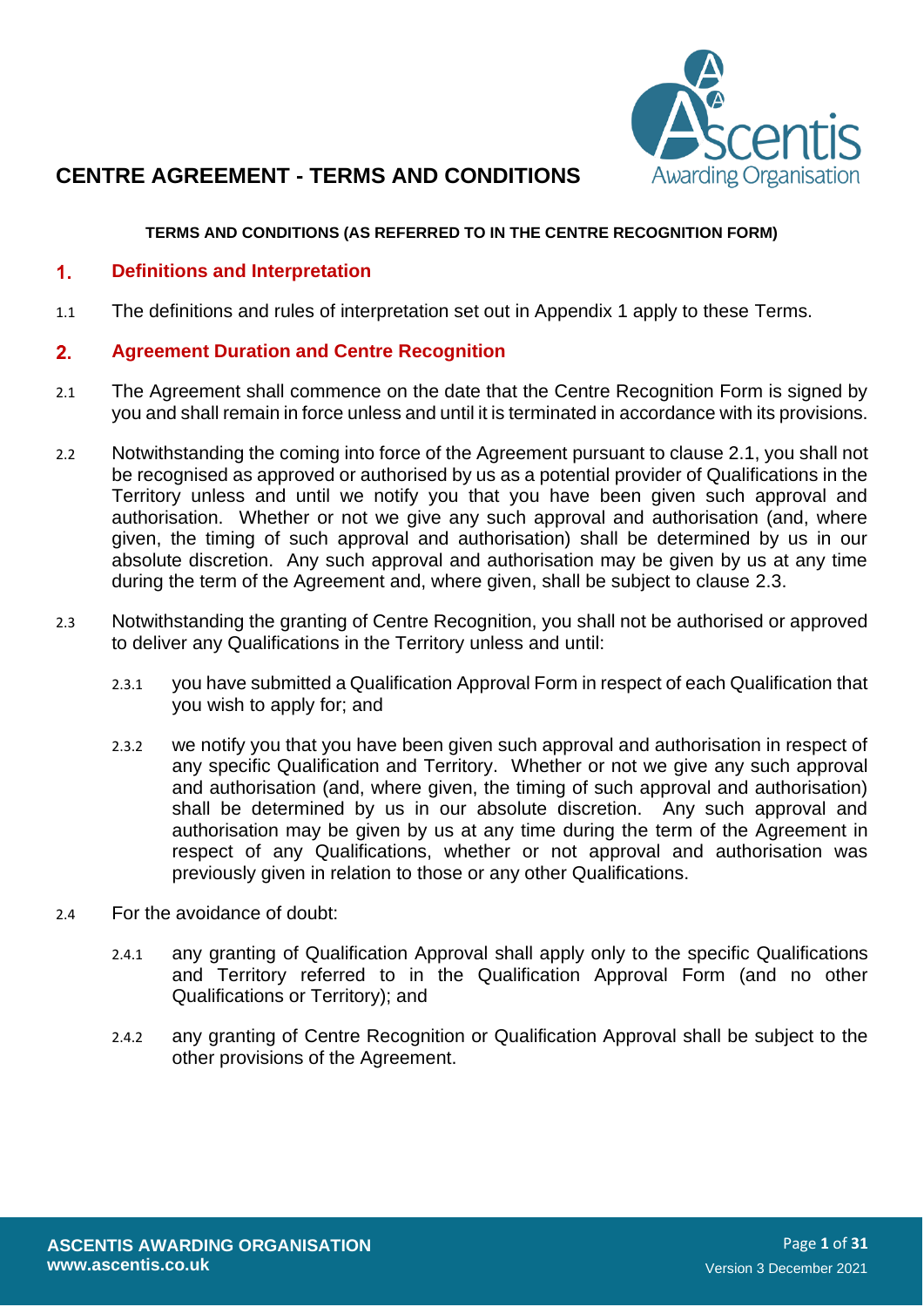#### $3<sub>1</sub>$ **Delivery of Qualifications and Services**

- 3.1 Subject to Qualification Approval, you shall deliver Qualifications in accordance with the Agreement (including, for the avoidance of doubt, the Centre Rules, the Relevant Regulations and the Policies).
- 3.2 Depending on the Qualifications you have been granted Qualification Approval for, we shall provide the relevant Services.
- 3.3 We shall provide to you the Qualification Specifications.
- 3.4 We shall not be obliged to provide the Services or observe our other obligations under the Agreement where:
	- 3.4.1 you have given us information which is wrong or incomplete; or
	- 3.4.2 you have not done what we agreed you would do within the Agreement,

if and to the extent that this affects our ability to provide such Services or observe such other obligations.

#### 4. **Changes to the Agreement**

- 4.1 Without prejudice to any other provision of the Agreement, we may issue or update any Policies, any Relevant Regulations and any changes to any aspect of the Agreement (including, for the avoidance of doubt, these Terms, the Centre Rules or any Relevant Regulations) by, at our discretion, publishing them on the Portal and/or on the Website and/or by email to the main contact email address we hold for you at the relevant time.
- 4.2 It is your responsibility to regularly check the Portal and the Website for any updates to the Policies.
- 4.3 Without prejudice to clause 4.2, we shall inform you of any material changes to any Policies, Relevant Regulations and any aspect of the Agreement and where any additional Policies are created.

#### 5. **Compliance**

- 5.1 You shall, at all times:
	- 5.1.1 comply with the Centre Rules, the Relevant Regulations, the Policies and Relevant Legislation;
	- 5.1.2 ensure that no act or omission by you or your Workforce or the Third Party Suppliers puts or may put us in breach of any Relevant Legislation and/or Relevant Regulations or bring us into disrepute. If this occurs you shall consult with affected Learners and Users to formulate and take any action required and shall provide evidence of such consultation to us upon request; and
	- 5.1.3 be solely responsible for obtaining (at your own cost) any licences or permits necessary for the delivery of Qualifications in the Territory (if any).
	- 5.1.4 ensure you, your Workforce and the Third Party Suppliers are familiar with and comply with all relevant requirements of the Agreement (including the Relevant Regulations, the Policies and Relevant Legislation).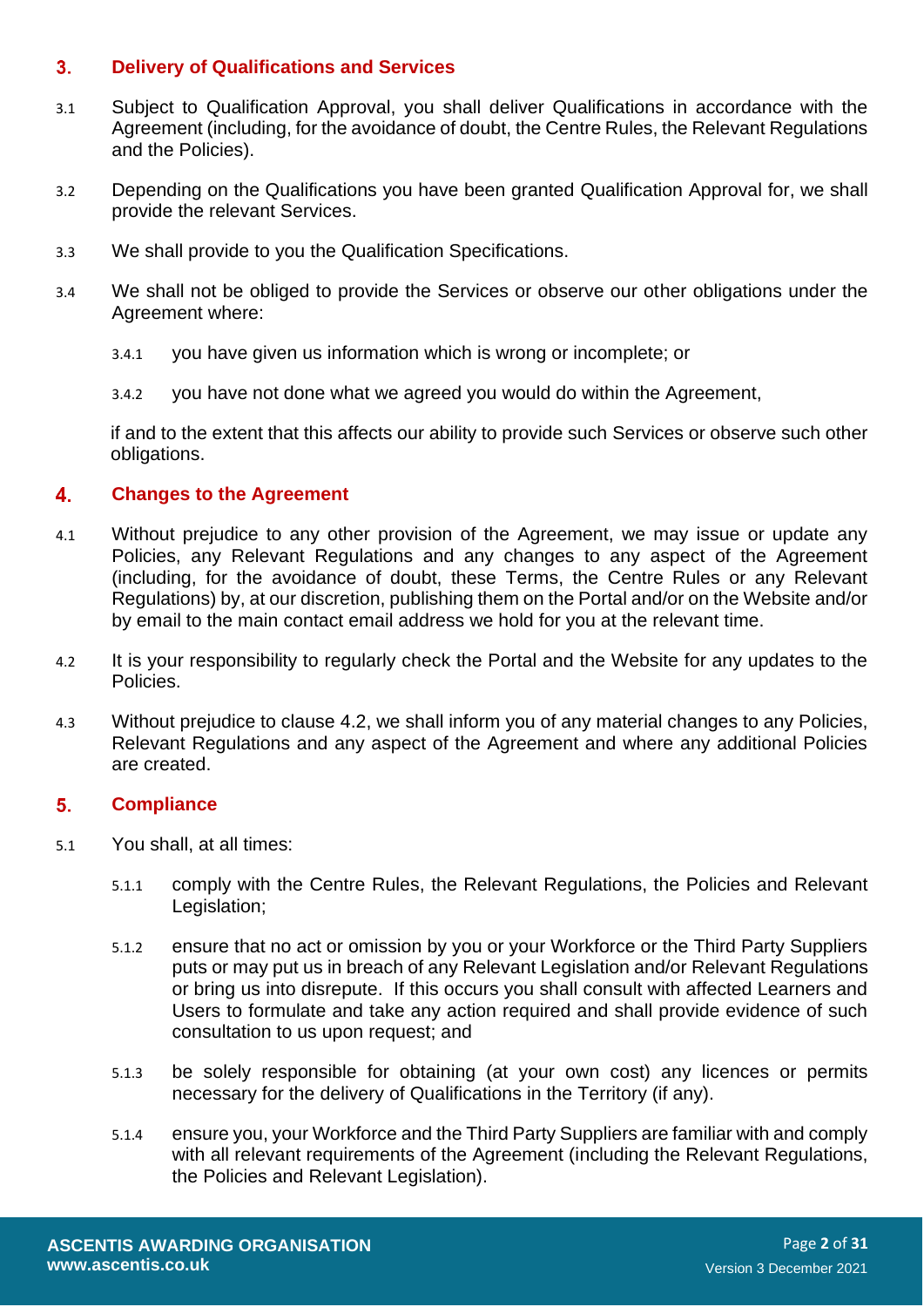- 5.2 You shall not (and you shall ensure that your Workforce, the Third Party Suppliers and any other person connected with you does not):
	- 5.2.1 make any false or misleading representations relating to us, a Qualification, the Centre Recognition or the Centre Services; or
	- 5.2.2 advertise or promote Qualifications or the Centre Services in a manner likely to be misleading to Users.
- 5.3 You hereby warrant that:
	- 5.3.1 the details contained within the Centre Recognition Form and the Qualification Approval Form and any other information which you provide to us from time to time are accurate and complete in all material respects and are not misleading; and
	- 5.3.2 the person signing the Centre Recognition Form and Qualification Approval Form on your behalf is duly authorised to do so.
- 5.4 You shall notify us of:
	- 5.4.1 any changes in the laws, regulations or other applicable laws in the Territory; and/or
	- 5.4.2 you become subject to any enforcement or regulatory proceedings in the Territory,

that may affect your ability to deliver the Qualifications in accordance with the Agreement.

#### 6. **Charges, Invoicing and Payment**

- 6.1 You will be invoiced for and shall pay to us a registration fee and all other applicable Charges in accordance with the relevant provisions of the Agreement (including the Invoicing Policy and the Centre Rules).
- 6.2 All Charges shall be paid within our payment terms, details of which are set out in the Invoicing Policy.
- 6.3 If you fail to make any payment due to us under the Agreement by the due date for payment, then, without prejudice to any other rights or remedies we have, we shall have the right to require you to pay interest on the overdue amount at the rate of 4% per annum above the Bank of England's base rate from time to time. Such interest shall accrue on a daily basis from the due date until actual payment of the overdue amount, whether before or after judgment.

#### 7. **Records and Audit**

- 7.1 You shall prepare and keep full and accurate records of all relevant matters in connection with the performance of your obligations under the Agreement, including all applicable records which you are required to maintain pursuant to the Relevant Regulations and Relevant Legislation.
- 7.2 We may, from time to time (at our discretion), carry out such audits as are reasonably required to ensure that you are complying with the provisions of the Agreement.
- 7.3 Without prejudice to clause 7.2, you shall allow us our agents, auditors and advisers to carry such inspections, audits and tests as may be required for the purpose of conducting internal audits or any audits required by Relevant Regulations and/or the Relevant Legislation.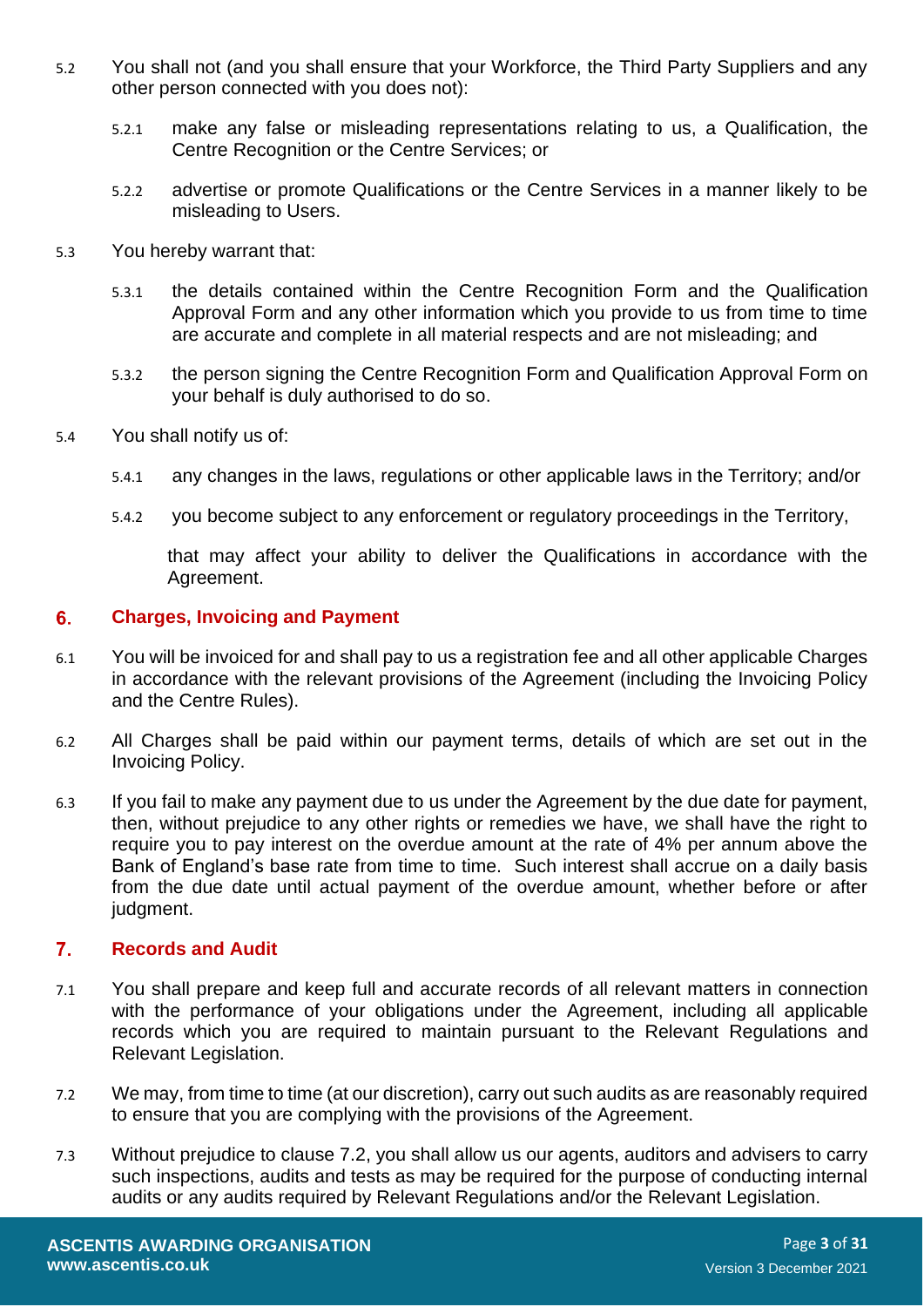- 7.4 You shall promptly provide us, our agents, auditors and advisers and (if required) any of the Regulatory Bodies with all access, reasonable co-operation and assistance in relation to any audit pursuant to this clause 7, including:
	- 7.4.1 all information reasonably required for the purposes of such audit;
	- 7.4.2 granting or procuring the grant of reasonable access to premises (including the Centre Address, the Satellite Sites and the premises of Third Party Suppliers), your Workforce, the Third Party Suppliers and Learners;
	- 7.4.3 making any documents and records required to be maintained under the Agreement and any relevant operational records or manuals available for inspection; and
	- 7.4.4 providing a reasonable number of copies of any documents or records required by the auditor and/or granting reasonable copying facilities to the auditor for the purposes of making such copies.
- 7.5 We shall provide at least 5 Business Days' notice to you of any audit we intend to carry out pursuant to this clause 7 unless:
	- 7.5.1 we have reasonable grounds to suspect that you are in breach of your obligations under the Agreement or other circumstances have arisen which would give rise to us having the right to terminate the Agreement (in which case, no prior notice need be given); or
	- 7.5.2 the audit is required by, or in connection with any of the requirements of, any of the Regulatory Bodies (in which case, shorter notice or no notice may be given to reflect any notice given by the relevant Regulatory Body to us).
- 7.6 We shall bear all costs of any audits carried out by us pursuant to this clause 7 except in any case where such audit:
	- 7.6.1 is to be carried out in a Territory outside of the United Kingdom (in which case, all costs incurred in respect of the relevant audit shall be agreed between the parties); or
	- 7.6.2 is the consequence of or uncovers a default of yours (in which case, all costs incurred in respect of the relevant audit shall be payable by you); or
	- 7.6.3 is required by, or in connection with any of the requirements of, any of the Regulatory Bodies (in which case, each of the parties shall bear its own costs).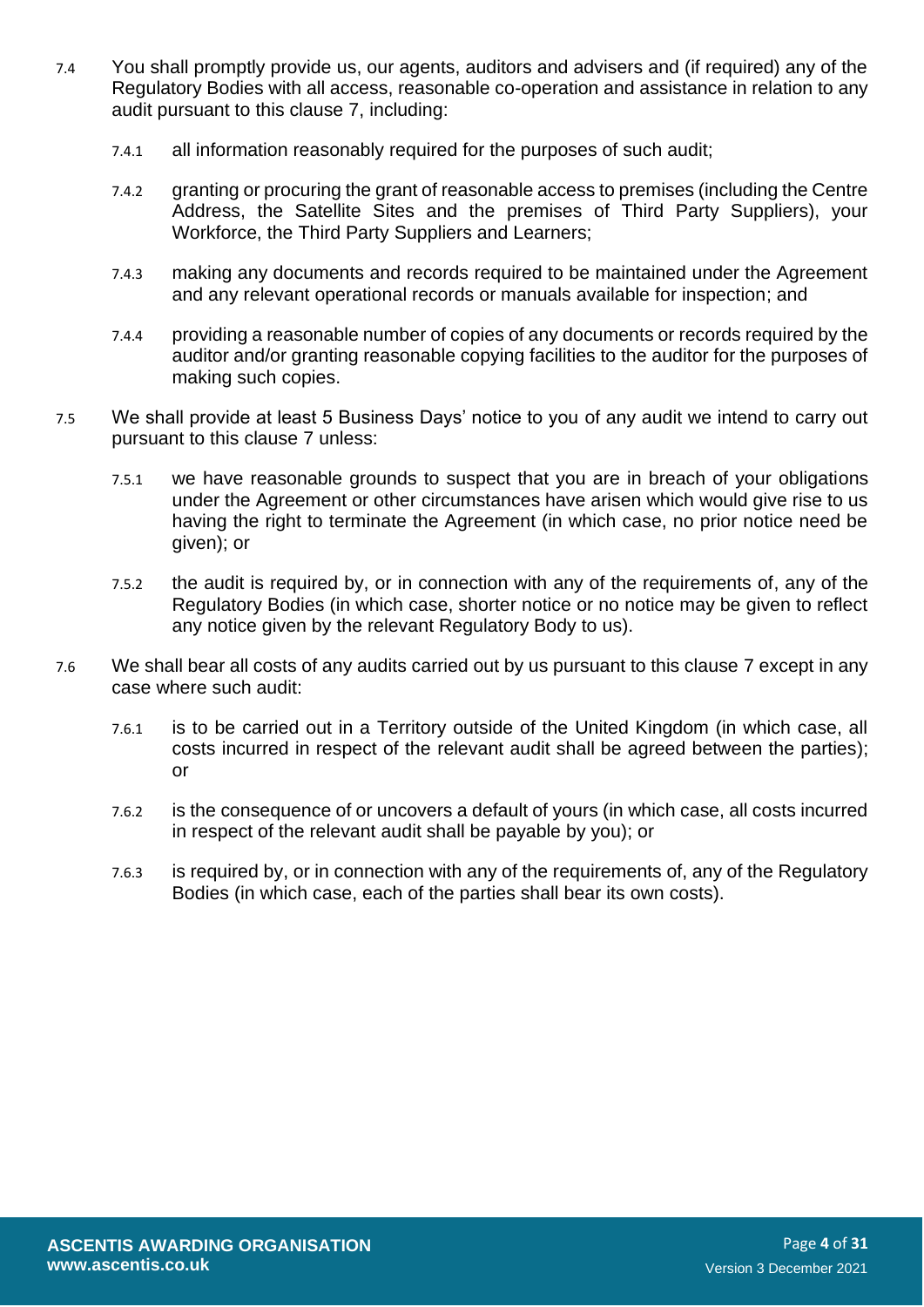#### **Confidentiality** 8.

- 8.1 You shall keep in strict confidence any Confidential Information which you may obtain for time to time, provided that this does not apply to any Confidential Information if and to the extent that it is:
	- 8.1.1 is or becomes generally available to the public (other than as a result of its disclosure by you, your Workforce or the Third Party Suppliers in breach of this clause 8); or
	- 8.1.2 was previously available or known to you on a non-confidential basis; or
	- 8.1.3 is required to be disclosed by Relevant Legislation and/or the Relevant Regulations provided that, to the extent you are legally permitted to do so, you give us as much notice of such disclosure as possible and you take into account our reasonable requests in relation to the content of such disclosure.
- 8.2 You shall not use any Confidential Information for any purpose other than for the purpose of exercising your rights or performing your obligations under the Agreement.
- 8.3 You shall not disclose Confidential Information to any third party, other than to such members of your Workforce (and the Third Party Suppliers where appropriate) as need to know it for the purpose of exercising your rights or performing your obligations under the Agreement, and shall ensure that such of your Workforce (and the Third Party Suppliers where appropriate) are subject to obligations of confidentiality which are no less onerous than those contained in this clause 8. You shall be deemed to be directly liable to us for any breach of such obligations of confidentiality by any third party to whom you have disclosed the Confidential Information.

#### 9. **Data Protection**

- 9.1 In this clause 17:
	- 9.1.1 the term "**Data Security Breach**" shall mean a breach of security leading to the accidental or unlawful destruction, loss, alteration, unauthorised disclosure of, or access to the Learner Personal Data (as defined in clause 9.2);
	- 9.1.2 the terms "**Personal Data**", "**Data Subject**", "**process**", "**processes**" and "**processing**" shall have the meanings given to them in the UK Data Laws.
- 9.2 The parties acknowledge and agree that for the purposes of the Data Laws each party shall be a Data Controller in respect of any Personal Data relating to the Learners and exchanged between the Parties pursuant to this Agreement ("**Learner Personal Data**").
- 9.3 Each Party shall ensure that it complies with the applicable Data Laws at all times during the term of this Agreement.
- 9.4 In the event a transfer of any Learner Personal Data from us to you becomes necessary in connection with this Agreement and such transfer would result in the transfer of the Learner Personal Data outside of the area compromising the UK and the European Economic Area, you hereby agree to, promptly upon written request from us, enter into a data transfer agreement with us, in a form reasonably prescribed by us, as required by the applicable Data Laws.
- 9.5 Upon our request, you shall obtain on our behalf, appropriate explicit prior consents from the Learners and/or potential Learners, as we may require for the processing of Learner Personal Data in a form prescribed by us from time to time.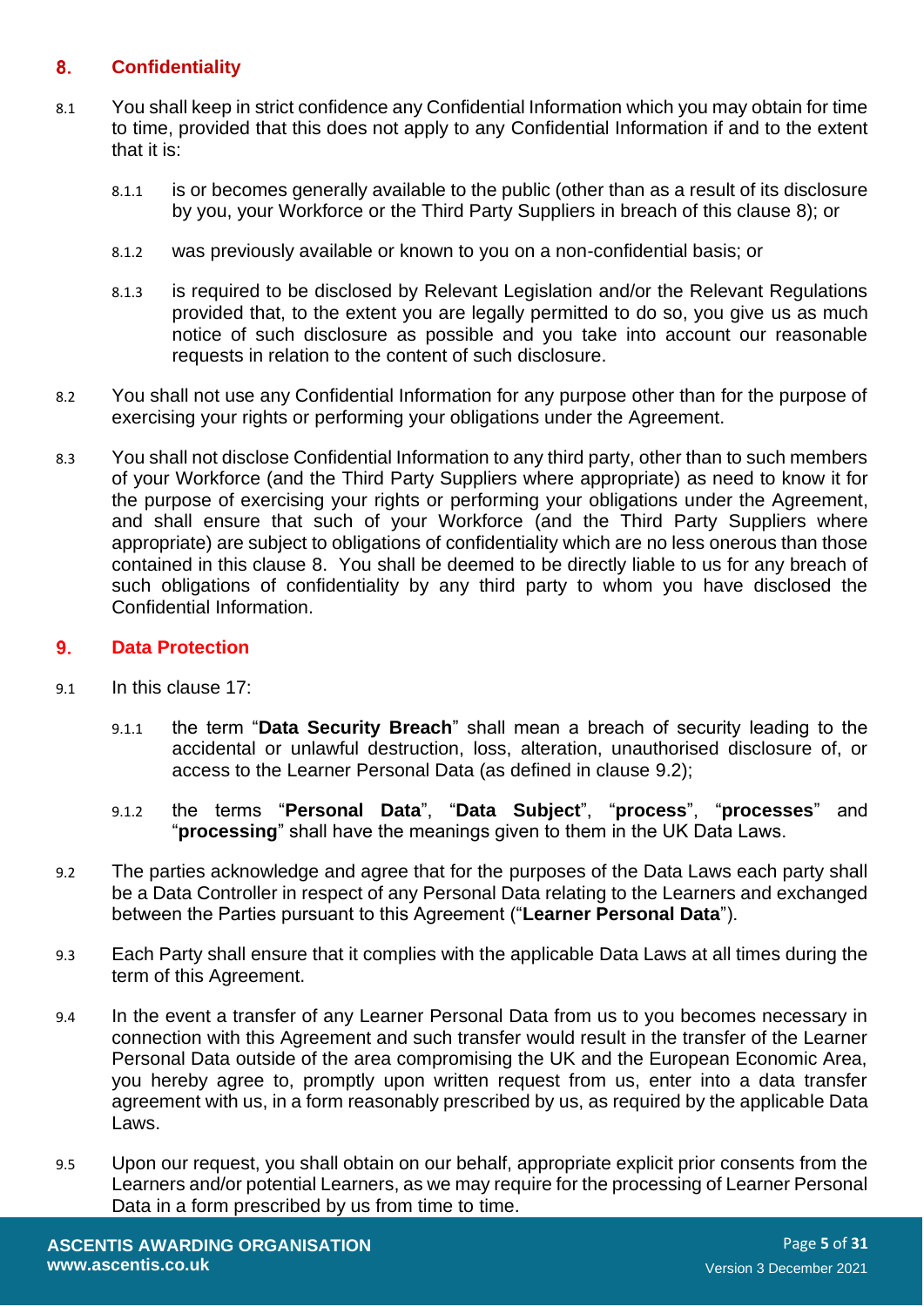- 9.6 You shall, in respect of any Learner Personal Data, ensure that:
	- 9.6.1 your privacy notices are clear and provide sufficient information to the Learners and/or potential Learners for them to understand which of their Personal Data will be shared by the you with us, the purpose of sharing their Personal Data and the identity of us as the awarding organisation; and
	- 9.6.2 such Learner Personal Data is accurate and kept up-to-date at all times.
- 9.7 Each party agrees to provide to the other party with such reasonable cooperation and assistance as is necessary to enable each party to comply with its obligations as a Data Controller in respect of Learner Personal Data, including to enable each party to comply with the Learners' and/or potential Learners' rights in respect of their Personal Data and to respond to any other queries or complaints from the Learners and/or potential Learners in connection with the processing of Personal Data.
- 9.8 Each party agrees that it shall have in place its own policies that must be followed in the event of a Data Security Breach, taking into account the applicable Data Laws and any associated guidance.
- 9.9 Each party agrees to provide to the other reasonable assistance as is necessary to facilitate the handling of any Data Security Breach in an expeditious and compliant manner.
- 9.10 You shall at all times indemnify and keep us indemnified against any and all losses, claims, costs, demands, expenses and any other liabilities (including legal fees) suffered by us arising from any breach of this clause 9 by you or your Workforce or any other person or organisation employed, engaged, connected to you.

#### $10<sub>1</sub>$ **Intellectual Property Rights**

- 10.1 You acknowledge and agree that:
	- 10.1.1 the Intellectual Property Rights in or in relation to the Qualifications, Policies, Relevant Regulations and our business, together with the goodwill connected therewith (together the **Relevant IPRs**), belong to us or our licensors at all times; and
	- 10.1.2 you shall not obtain any rights in the Relevant IPRs other than as expressly provided under the Agreement.
- 10.2 You may use the Relevant IPRs in the Territory during the term of the Agreement to provide the Qualifications to Learners, or as authorised by us in any policy (and not for any other purpose). You will comply with any limitations, guidelines and/or restrictions related to the Relevant IPRs which are communicated to you by us from time to time.
- 10.3 You may only use our Trade Marks in the Territory in connection with the Qualifications and strictly in accordance with any written instructions that we may issue to you from time to time.
- 10.4 You shall not at any time do, omit to do, or authorise any third party to do or to omit to do, anything which could invalidate or be inconsistent with the Relevant IPRs.
- 10.5 You shall assign to us, with full title guarantee and free from all third party rights, all existing and future Intellectual Property Rights which you may generate in or in relation to the Qualifications, Policies, Relevant Regulations and our business, together with the goodwill connected therewith, to the fullest extent permitted by law (the "Assigned Rights"). Insofar as they do not so vest automatically by operation of law or under the Agreement, you shall hold legal title in such rights on trust for us.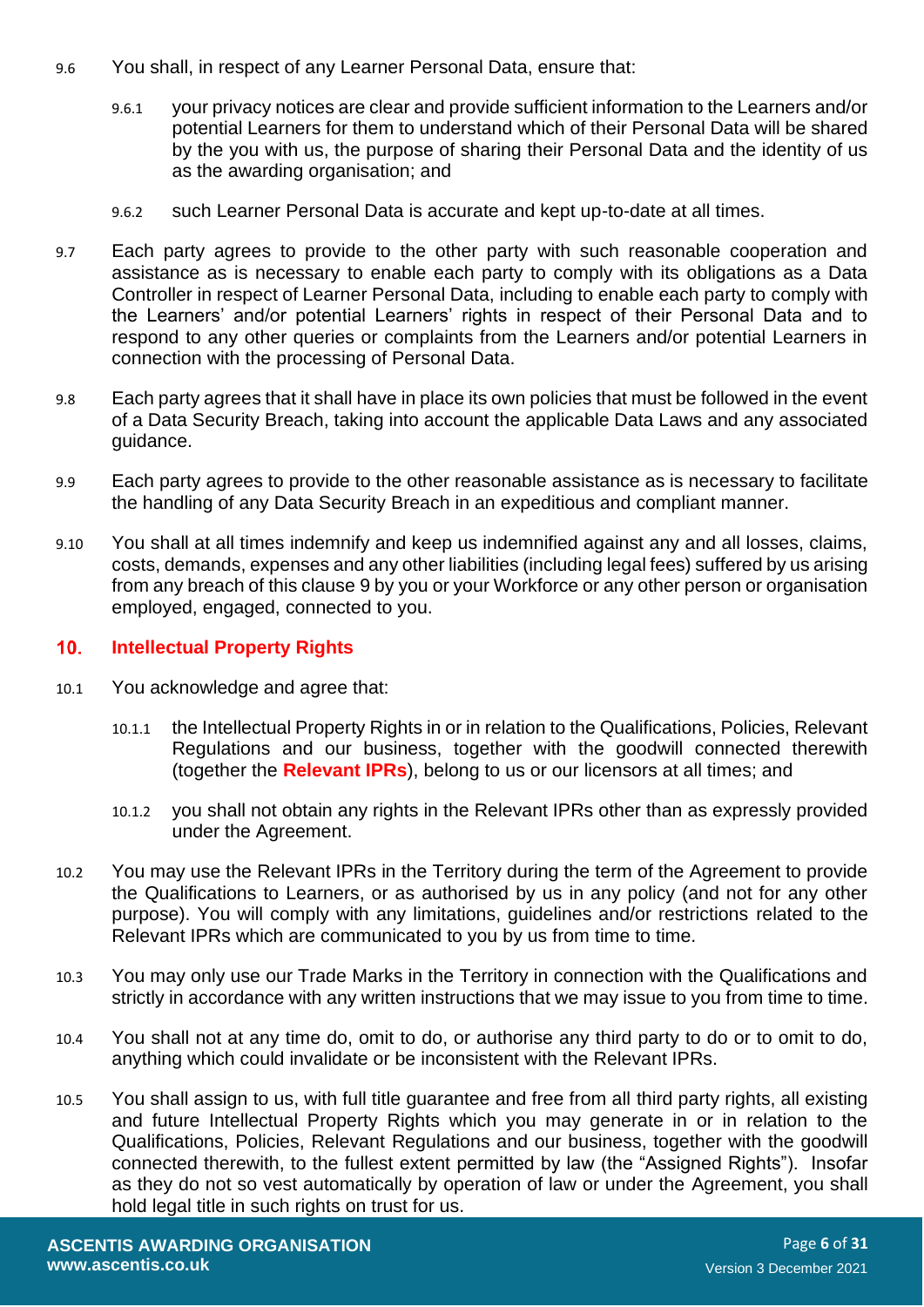- 10.6 You shall promptly, at our request, do (or procure to be done) all such further acts and things and the execution of all such other documents as we may from time to time require for the purpose of securing for us the full benefit of the Agreement, including all right, title and interest in and to the Intellectual Property Rights and all other rights assigned to us in accordance with clause 10.5.
- 10.7 You warrant to us that as at the date of each assignment contemplated in Clause 10.5:
	- 10.7.1 you are the sole legal and beneficial owner of, and that you own all rights and interests in, the Assigned Rights;
	- 10.7.2 you are not aware of any infringement, likely infringement, or any claims in relation to any infringement of the Assigned Rights; and
	- 10.7.3 as far as you are aware, the use of the Assigned Rights will not infringe the rights of any third party.
- 10.8 You shall obtain waivers of any moral rights in the Qualifications, Policies and/or Relevant Regulations to which any individual is now or may be at any future time entitled under Chapter IV of Part I of the Copyright Designs and Patents Act 1988 or any similar provisions of law in any jurisdiction.
- 10.9 You shall inform us immediately of any infringements or other issues relating to our Intellectual Property Rights which you become aware of.

#### $11.$ **Sanctions**

- 11.1 You shall comply with and be bound by the relevant provisions of the Sanctions Policy.
- 11.2 Where we intend to apply one or more of the Sanctions, the provisions of the Sanctions Policy shall apply.
- 11.3 Without prejudice to any other rights or remedies available to us, we may apply any of the Sanctions, in accordance with the relevant provisions of the Sanctions Policy:
	- 11.3.1 in the circumstances set out in the Sanctions Policy; and
	- 11.3.2 in the circumstances where we are entitled to terminate the Agreement pursuant to clause 12.3 12.1or 12.6.
- 11.4 For the avoidance of doubt, where we are entitled to apply of the Sanctions pursuant to clause 11.3 and/or any Sanctions are applied, this shall not preclude us from also having the right to terminate the Agreement or suspend the provision of the Services where we are entitled to do so under clauses 12.1, 12.3, 12.6 and 12.910.
- 11.5 If we apply a Sanction or we otherwise exercise any right which results in the withdrawal of Qualification Approval previously granted by us in relation to one or more (but not all) Qualifications then (except if and to the extent otherwise notified by us in writing):
	- 11.5.1 this shall not affect the provisions of the Agreement insofar as they apply to the remaining Qualifications in respect of which Qualification Approval has not been withdrawn (and such provisions shall continue in full force and effect accordingly); and
	- 11.5.2 references in the Agreement to the "Qualifications" shall be deemed to be a reference to such remaining Qualifications.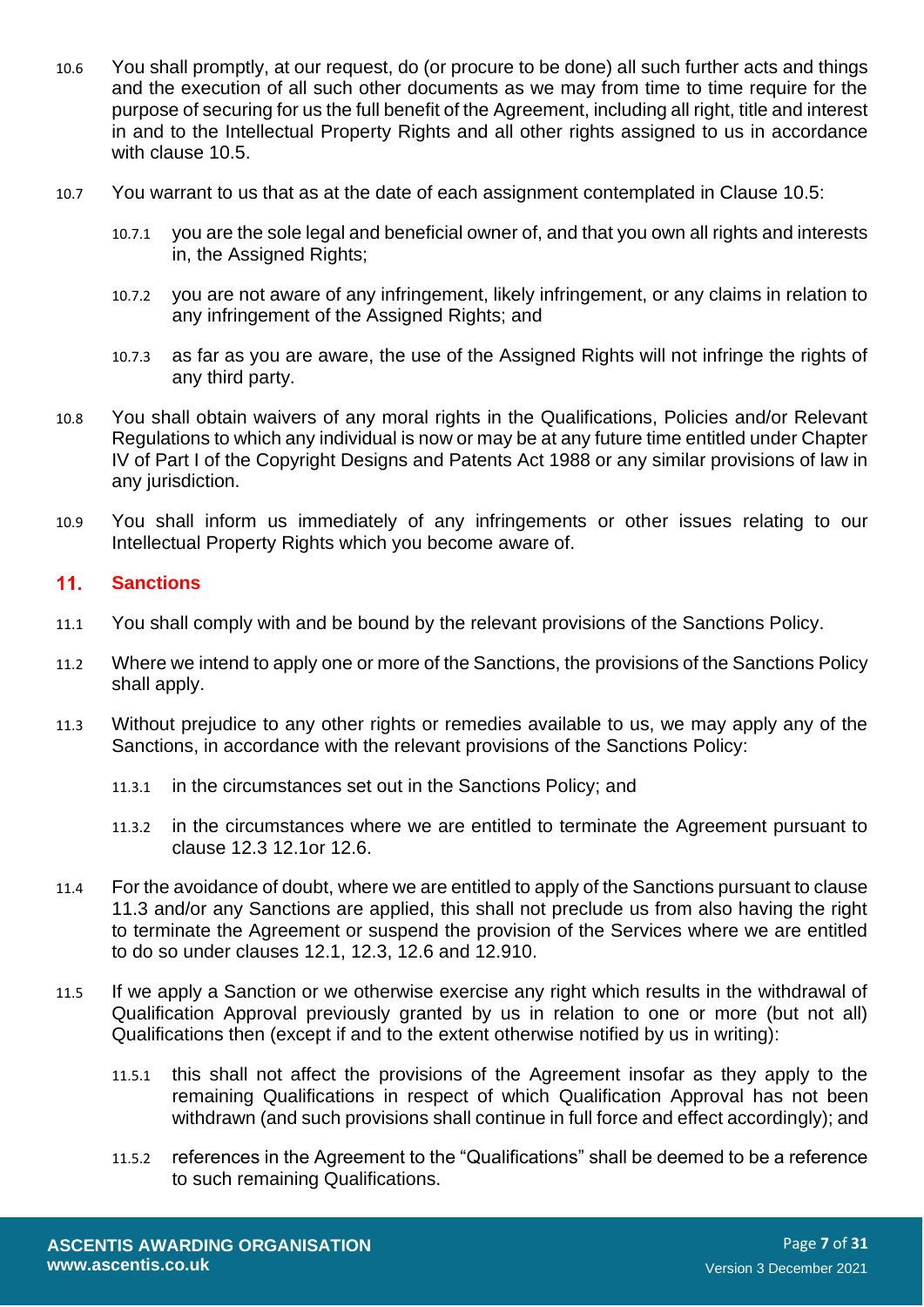#### $12.$ **Termination**

- 12.1 Subject to clause 12.2, either party shall be entitled to terminate the Agreement at any time without cause, by giving not less than one month's notice in writing to the other.
- 12.2 Where either party gives notice to terminate the Agreement pursuant to clause 12.1 then termination shall not take effect unless and until the expiry of the achievement process for all of the Learners for all of the Qualifications for which Qualification Approval was in force at the time such notice took effect. For the avoidance of doubt, all relevant provisions of this Agreement shall continue to apply until such expiry (and we shall continue to provide all applicable Services and you shall continue to deliver the Qualifications accordingly).
- 12.3 Either party shall be entitled to terminate the Agreement with immediate effect at any time, by giving notice in writing to the other, if:
	- 12.3.1 the other party commits any material breach of its obligations under the Agreement and (if the breach is capable of remedy) fails to remedy that breach within a period of 14 (fourteen) days after receipt of notice in writing requiring it to do so;
	- 12.3.2 the other party ceases, or threatens to cease, to carry on all or substantially the whole of its business; or
	- 12.3.3 an Insolvency Event occurs in relation to the other party.
- 12.4 For the purposes of the Agreement, an **Insolvency Event** means:
	- 12.4.1 the relevant party is unable or admits inability to pay its debts as they fall due (or is deemed to or declared to be unable to pay its debts under Relevant Legislation), suspends or threatens to suspend making payments on any of its debts or, by reason of actual or anticipated financial difficulties or commences negotiations with one or more of its creditors with a view to rescheduling any of its indebtedness;
	- 12.4.2 the value of the assets of the relevant party is less than its liabilities (taking into account contingent or prospective liabilities);
	- 12.4.3 a moratorium is declared in respect of any indebtedness of the relevant party;
	- 12.4.4 any corporate action, legal proceedings or other procedure or step is taken in relation to:
		- 12.4.4.1 the suspension of payments, a moratorium of any indebtedness, windingup, dissolution, administration or reorganisation (by way of voluntary arrangement, scheme of arrangement or otherwise) of the relevant party;
		- 12.4.4.2 a composition, compromise, assignment or arrangement with any creditor of the relevant party;
		- the appointment of a liquidator, receiver, administrator, administrative 12.4.4.3 receiver, compulsory manager or other similar officer in respect of the relevant party or any of its assets; or
		- enforcement of any security interest (howsoever described) over any 12.4.4.4 assets of the relevant party; or
	- 12.4.5 any event analogous to those set out in clause 12.4.4 occurs in any jurisdiction in respect of the relevant party.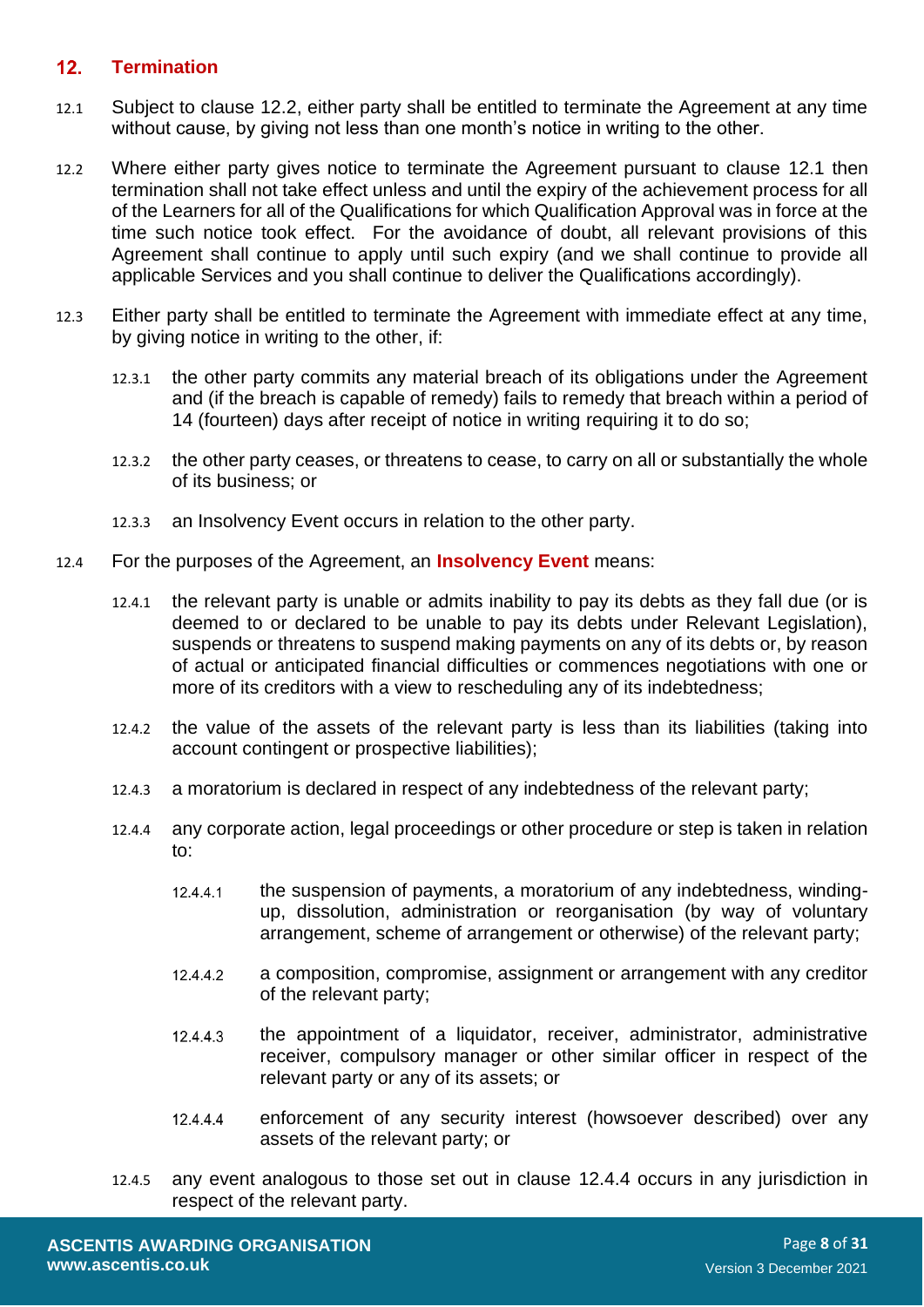- 12.5 If we apply a Sanction which results in withdrawal of Centre Recognition or otherwise withdraw Centre Recognition for any reason, then the Agreement shall automatically terminate without notice on the date on which such Sanction is applied or on which you are notified of the withdrawal of Centre Recognition (as the case may be).
- 12.6 Without prejudice to any other rights or remedies available to us (and in addition to our rights to terminate the Agreement under clauses 12.1 and 12.3), we shall be entitled to terminate the Agreement with immediate effect at any time, by giving notice in writing to you if:
	- 12.6.1 you fail to pay any undisputed amount due under the Agreement on the due date for payment and remain in default not less than 14 (fourteen) days after being notified in writing to make such payment;
	- 12.6.2 required to do so by Relevant Legislation or by any Regulatory Body (or to avoid breaching any Relevant Legislation or any requirements of any Regulatory Body);
	- 12.6.3 you repeatedly breach any of the provisions of the Agreement in such a manner that we consider that your conduct is inconsistent with you having the intention or ability to give effect to the provisions of the Agreement;
	- 12.6.4 you are unable to offer Qualifications as a result of a change in Relevant Legislation in the Territory, or as a result of loss of a licence or permit necessary to deliver the Qualifications in the Territory;
	- 12.6.5 there is a change affecting who Controls you;
	- 12.6.6 we cease to develop or make available, or propose to cease developing or making available, to Learners the Qualifications; or
	- 12.6.7 if (in our opinion) an event has occurred, or is likely to occur, which has or could reasonably be expected to have, an Adverse Effect.
- 12.7 For the purposes of clause 12.6.7 and paragraph 8.2.3 of the Centre Rules, an **Adverse Effect** means any act, omission, event, incident or circumstance (other than where caused by any default of ours) or any change in Relevant Legislation which:
	- 12.7.1 gives rise to prejudice to Learners or potential Learners; or
	- 12.7.2 adversely affects:
		- $12.7.2.1$ our or your ability to undertake the development, delivery or award of Qualifications in accordance with the Relevant Regulations;
		- the standards of Qualifications which we make available or propose to  $12.7.2.2$ make available, or
		- public confidence in Qualifications.  $12.7.2.3$
- 12.8 By way of illustrative example (but without limitation) for the purposes of clause 12.7, an Adverse Effect may include circumstances where:
	- 12.8.1 there is a substantial error in your assessment materials (including examination papers);
	- 12.8.2 there has been a loss or theft of, or a breach of confidentiality in, any assessment materials (including examination papers);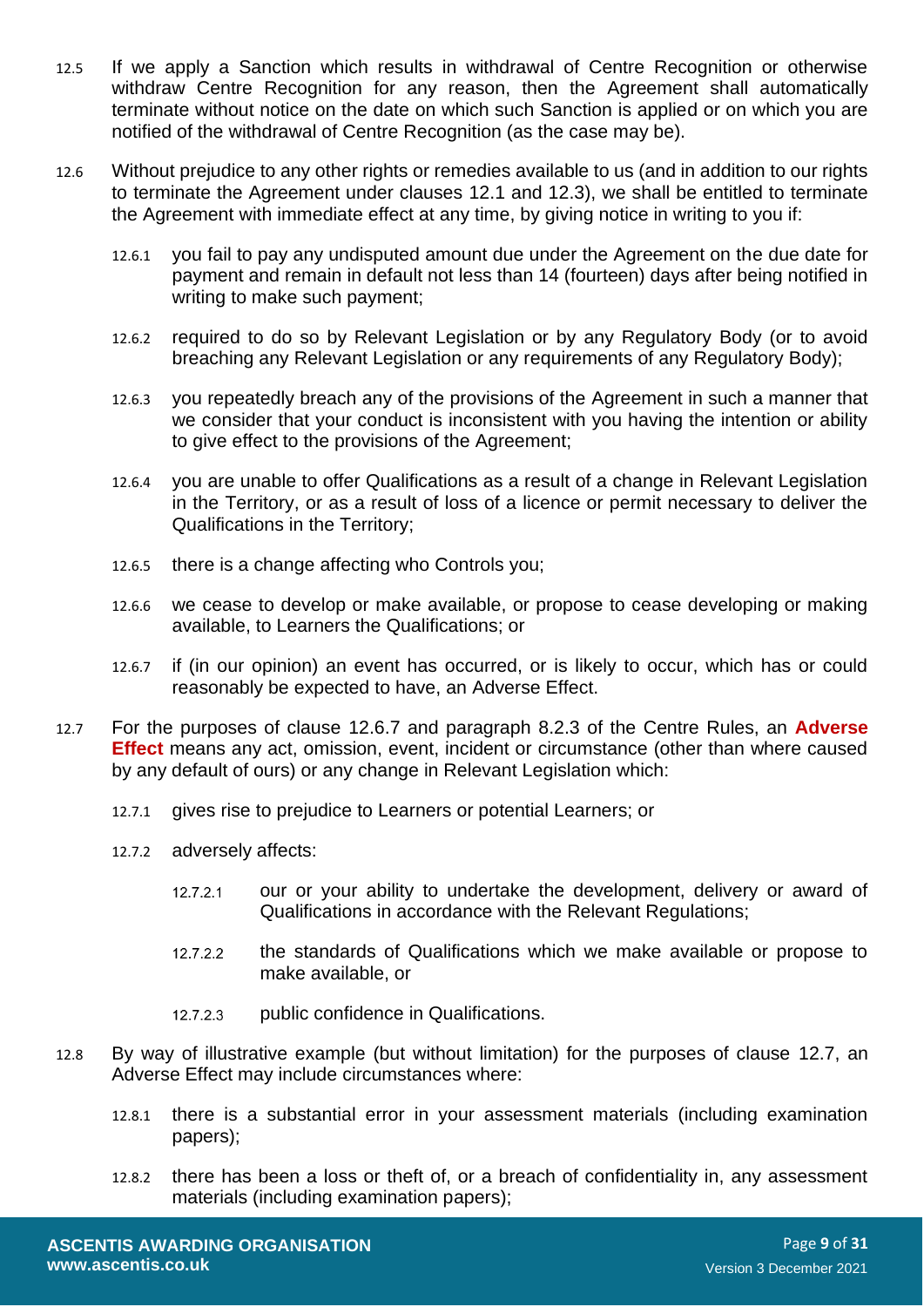- 12.8.3 we cannot supply assessment materials (including examination papers) for a scheduled assessment or examination date;
- 12.8.4 there has been a failure in the delivery of an assessment which threatens the ability of an assessor to differentiate accurately and consistently between the levels of attainment demonstrated by Learners;
- 12.8.5 we or you will be unable to meet a published date for the issue of results or the award of a Qualification;
- 12.8.6 we or you have issued incorrect results or certificates;
- 12.8.7 we or you believe that there has been an incident of malpractice or maladministration, which could either invalidate the award of a Qualification which you make available or could affect a third party organisation recognised by a Regulatory Body for the purposes of awarding products similar to the Qualifications;
- 12.8.8 we or you are named as a party in any criminal or civil proceedings or are subjected to a regulatory investigation or sanction by any Regulatory Body;
- 12.8.9 a senior officer of yours or ours is a party to criminal proceedings (other than minor driving offences), is subject to any action for disqualification as a company director, or is subject to disciplinary proceedings by any Regulatory Body;
- 12.8.10 the number of complaints made by Learners to you, or ourselves, reaches an unacceptable level (as determined by us);
- 12.8.11 you, your Workforce or Third Party Suppliers do anything which could damage our reputation or goodwill, including as a result of any political activities or unlawful conduct or irresponsible behaviour, and
- 12.8.12 we are entitled to take any action in accordance with the Sanctions Policy.
- 12.9 Where either party gives notice terminate the Agreement you shall provide all reasonable assistance to Learners and us in respect of any transfer of Learners to another centre.
- 12.10 Without prejudice to any other rights or remedies available to us (including our rights to terminate the Agreement in accordance with its provisions), we shall be entitled to suspend the provision of the Services (or part thereof), or withdraw Qualification Approval in respect of any one or more or all Qualifications, at any time (without liability to you):
	- 12.10.1 if and to the extent required to do so by Relevant Legislation or by any Regulatory Body (or to avoid any breach of Relevant Legislation or the requirements of any Regulatory Body);
	- 12.10.2 if you are in breach of any provisions of the Agreement; and/or
	- 12.10.3 pending receipt by us of any necessary information, assistance or materials from you which we need in order to provide the relevant Services.
- 12.11 We shall, if and to the extent reasonably practicable to do so (having regard to the relevant circumstances), provide prior notice to you of any suspension of the provision of the Services or withdraw of Qualification Approval pursuant to clause 12.910. We shall not be required to give such prior notice where this would or may (in our opinion):
	- 12.11.1 contravene any Relevant Legislation or the requirements of any Regulatory Body;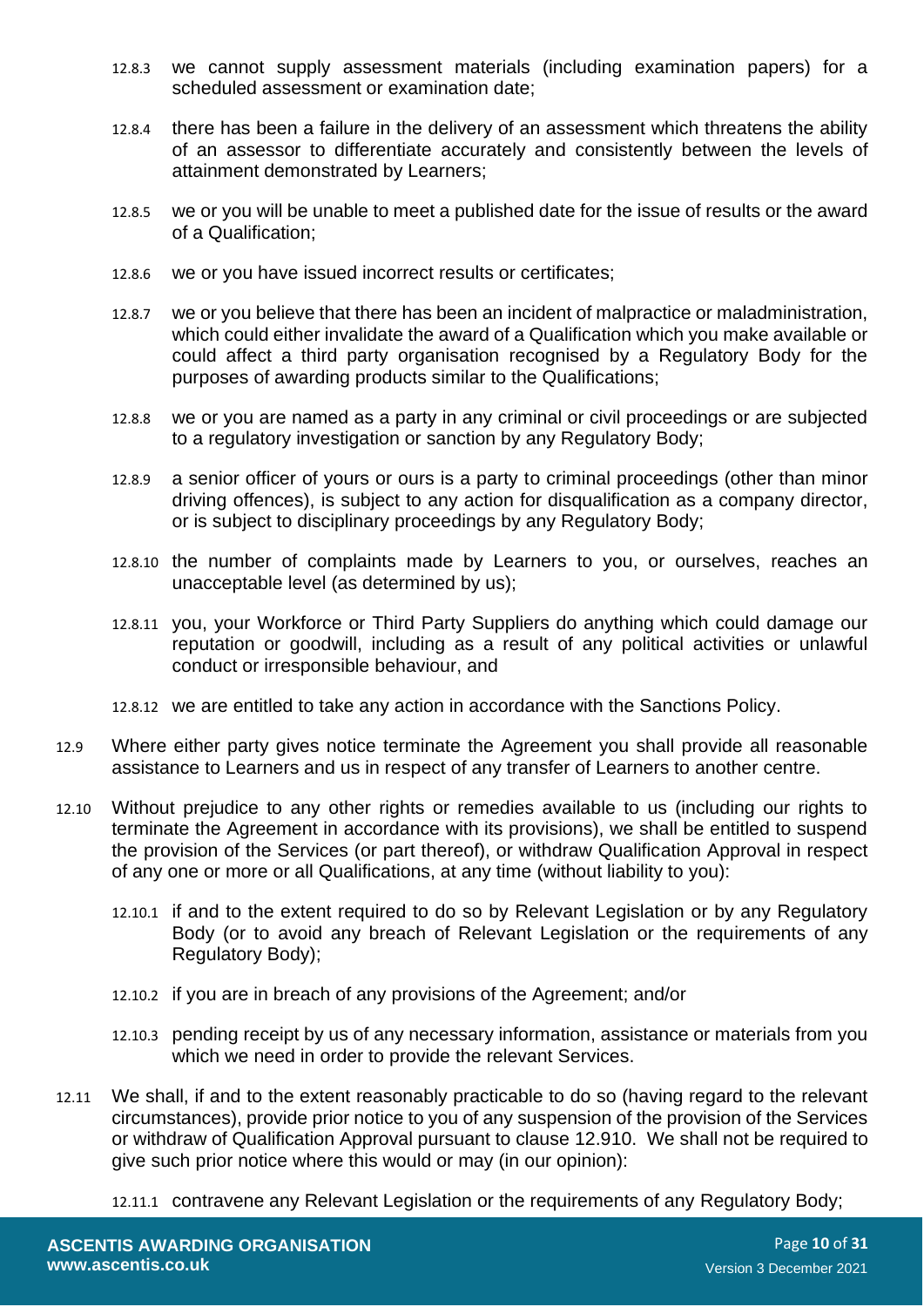- 12.11.2 prejudice the interests of any Regulatory Body or any potential investigation by a Regulatory Body; or
- 12.11.3 prejudice our interests (including where any delay in suspending the provision of the Services would prevent us from avoiding any breach of Relevant Legislation or the requirements of any Regulatory Body).
- 12.12 Where the provision of the Services is suspended by us or Qualification Approval is withdrawn pursuant to clause 12.910 and prior notice thereof is not given to you, we shall notify you of any such suspension promptly thereafter.
- 12.13 If we suspend the provision of the Services or withdraw Qualification Approval pursuant to clause 12.910 then:
	- 12.13.1 any associated obligations of ours shall not apply to any period in which the Services are so suspended; and
	- 12.13.2 such suspension shall not preclude us from subsequently applying any of the Sanctions and/or from subsequently terminating the Agreement, if and to the extent we are entitled to do so, for the same circumstances giving rise to our right to such suspension.
- 12.14 For the avoidance of doubt:
	- 12.14.1 if we terminate the Agreement under clause 12.3 or 12.6, this shall not preclude us from subsequently applying any of the Sanctions pursuant to clause 11.3, if and to the extent applicable; and
	- 12.14.2 if either party terminates the Agreement under clause 12.1, this shall not preclude:
		- any termination of the Agreement in accordance with any of its other  $12.14.2.1$ provisions prior to the date on which termination would take effect pursuant to clause 12.2; or
		- 12.14.2.2 us from subsequently applying any of the Sanctions pursuant to clause 11.3, if and to the extent applicable.

#### $13.$ **Consequences of Termination**

- 13.1 On termination of the Agreement for any reason (and without affecting the rights or remedies of either party):
	- 13.1.1 all outstanding sums payable by you to us (including any Charges which have been accrued but not previously payable) shall immediately become due and payable;
	- 13.1.2 we shall not be obliged to provide any further Services, subject to clause 13.3;
	- 13.1.3 you shall immediately cease to describe yourself as being connected in any way to us, including as having gained Centre Recognition and delivering the Qualifications (subject always to clause 13.3);
	- 13.1.4 you shall (within 7 days of the date of termination) identify and provide to us full and accurate details, including contact details, for each of the Learners who were registered in relation to any of the Qualifications at the date of termination;
	- 13.1.5 without prejudice to clause 13.3, you shall cooperate with and assist us, as we require,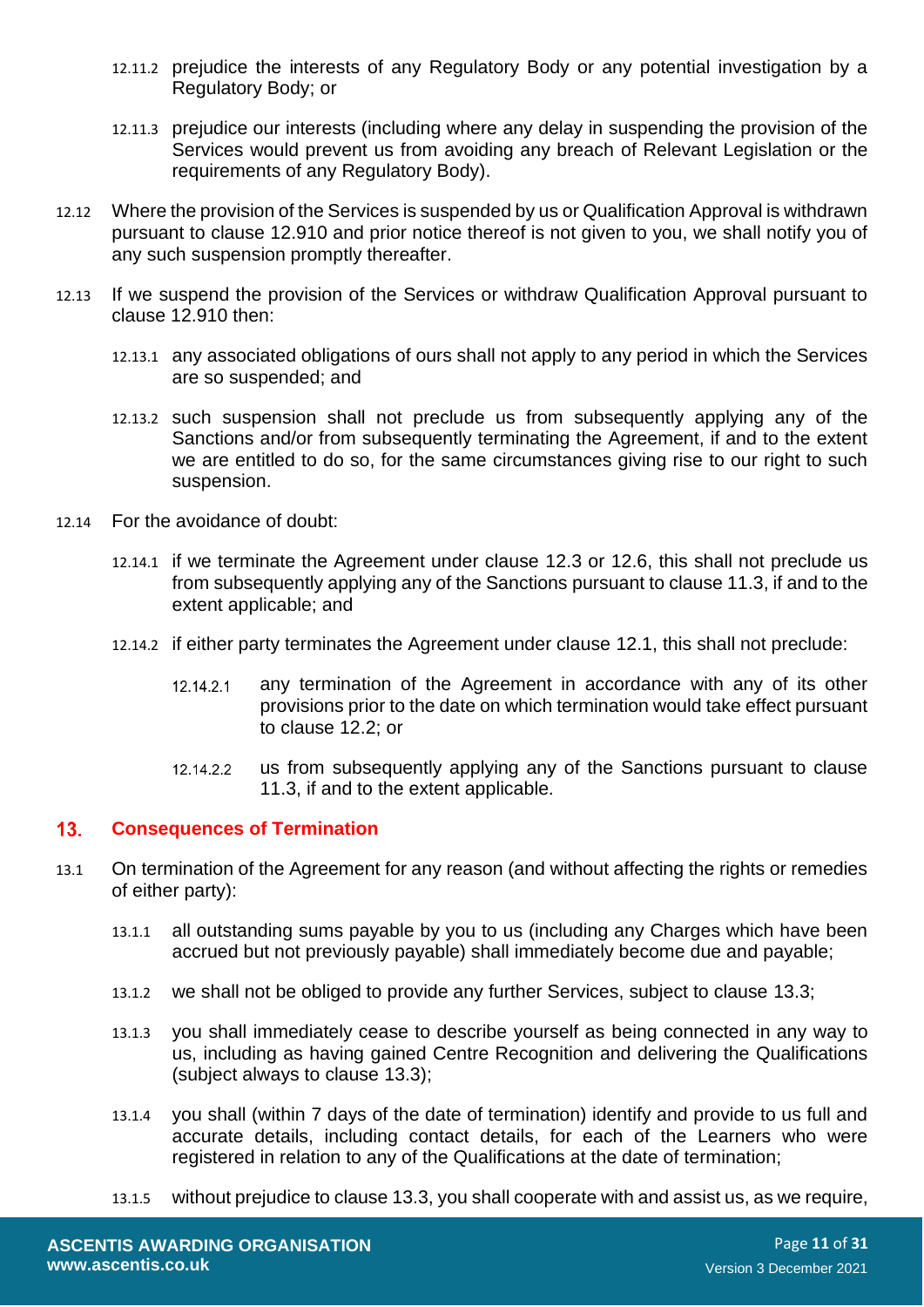in effecting a smooth and orderly transition to another centre in respect of the transfer and continuation of the delivery of the Qualifications for the Learners referred to in clause 13.1.4 and shall promptly execute such documents and do all such acts and things as may be necessary to effect such transfer in a timely manner;

- 13.1.6 subject to clause 13.2, your rights and licences to our Intellectual Property Rights granted pursuant to the Agreement shall immediately cease and you shall as soon as reasonably practicable cease use of such Intellectual Property Rights (including our Trade Marks) and you shall at our election either destroy or deliver up any materials which contain or refer to our Intellectual Property Rights;
- 13.1.7 except if and to the extent (and for the duration) otherwise required for the purposes of clause 13.3, you shall (at your cost) immediately deliver to us all copies of information (including the Relevant Regulations and Qualification Specifications), data, computer programs (including source codes) and reports provided by us to you for the purposes of the Agreement (including any such information and data supplied by you to Third Party Suppliers) and you shall certify to us that neither you nor the Third Party Suppliers have retained any such copies, except for one copy which you may use for audit purposes only (and subject always to the confidentiality obligations in clause 8); and
- 13.1.8 all Intellectual Property Rights referred to in clause 10.5 shall automatically pass to us (to the extent that they have not already done so by virtue of such clause 10.5).
- 13.2 Nothing in clause 13.1.6 shall require you to recall or remove any advertising, marketing or promotional materials containing or using our Intellectual Property Rights which were used or distributed in accordance with the Agreement prior to its termination and which are no longer in your possession or control.
- 13.3 Notwithstanding termination of this Agreement for any reason, the provisions of paragraphs 8.3 and 8.4 of the Centre Rules shall continue to apply and the parties shall continue to perform their obligations pursuant to such paragraphs accordingly (and all other provisions of the Agreement shall continue to apply if and to the extent applicable in connection with the performance of such obligations).
- 13.4 On the expiry of the parties' obligations under clause 13.3, the Centre shall immediately comply with the provisions of clause 13.1.7 in respect of all items referred to in such clause which were not returned to us for the purposes of the Centre complying with clause 13.3.
- 13.5 If you fail to fulfil your obligations to return any items under clause 13.1.6, 13.1.7 or 13.4 then you hereby grant (and shall procure for us from all applicable third parties, including Third Party Suppliers) an irrevocable licence for us and our representatives to enter any premises where such items are, or might reasonably be expected to be (including the Centre Address, any Satellite Sites, any other of your premises and any premises of the Third Party Suppliers) and take possession of them. Until any such items have been returned or repossessed, you shall be solely responsible for their safe keeping.
- 13.6 Termination of the Agreement for any reason shall be without prejudice to any other rights or remedies a party may be entitled to under the Agreement or at law and shall not affect any rights or liabilities of either party which have accrued as at termination.
- 13.7 The provisions of the Agreement which expressly or by implication have effect after termination of the Agreement shall continue to be enforceable notwithstanding such termination.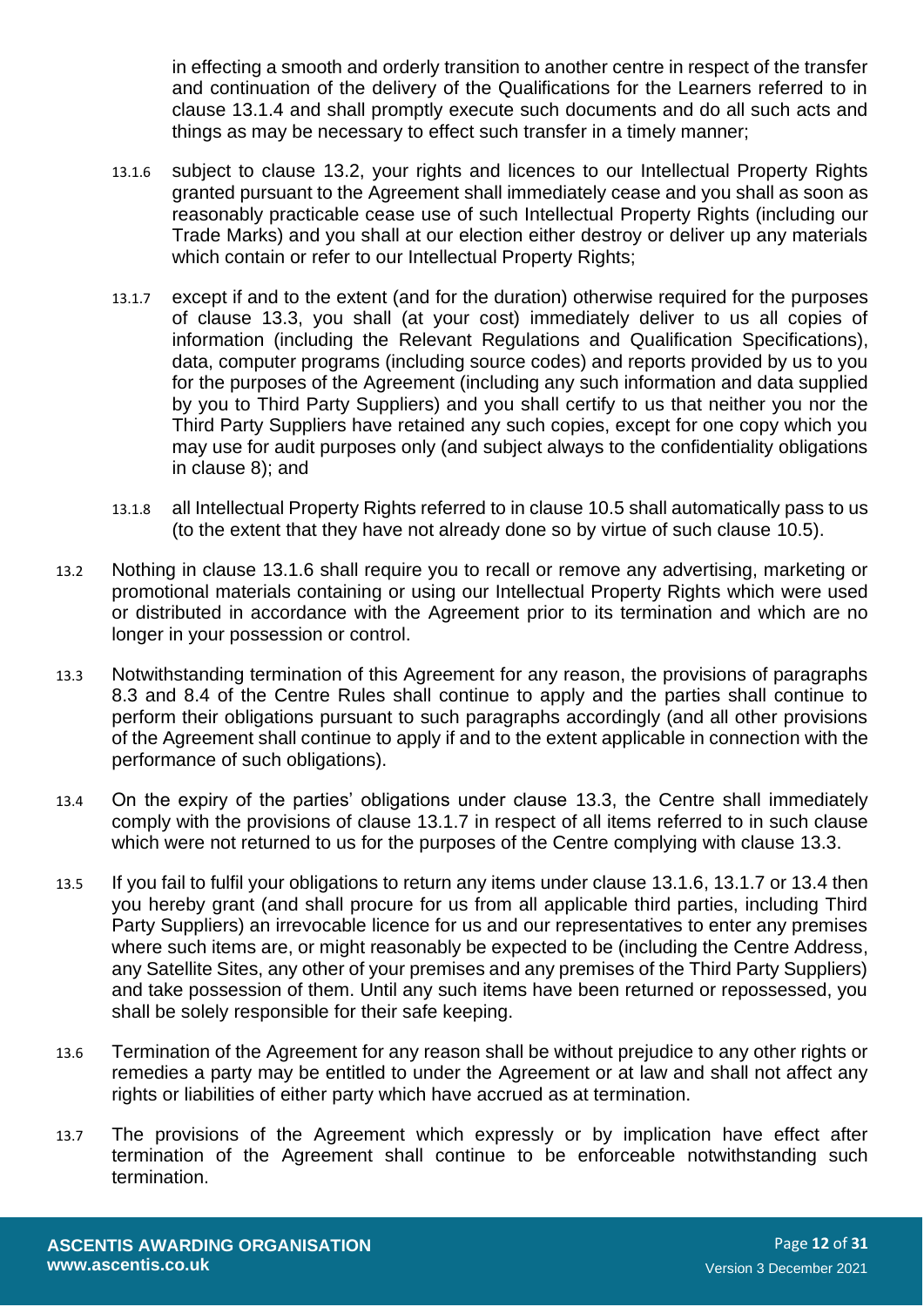#### **Remedies**  $14.$

- 14.1 We reserve the right to set off any monies owed by us against any Charges owed by you.
- 14.2 We can deduct any and all loss, damage, cost and/or expense caused to us by any default of yours from any amount:
	- 14.2.1 held by us on your behalf; and/or
	- 14.2.2 due to you from us.
- 14.3 We can decide which sums owed to us shall be deducted from the amounts we hold on your behalf and in what order we do so.
- 14.4 We shall account to you for any resultant balance after we have made any deductions under this clause 14.
- 14.5 We reserve the right to:
	- 14.5.1 retain any documents, works and materials held by us; and/or
	- 14.5.2 retain any of your other assets held by us;

whilst monies are due to us under the Agreement or where you are subject to any Sanctions imposed by us pursuant to the Agreement.

#### $15.$ **Limitation of Liability**

- 15.1 Nothing in the Agreement shall limit or exclude:
	- 15.1.1 either party's liability for death or personal injury caused by its negligence, or the negligence of its Workforce;
	- 15.1.2 either party's liability for fraud or fraudulent misrepresentation;
	- 15.1.3 any liability if and to the extent it cannot be limited or excluded by applicable law; or
	- 15.1.4 your liability under clause 16.
- 15.2 Subject to clause 15.1, we shall have no liability to you, whether in contract, tort (including negligence), breach of statutory duty, or otherwise arising under or in connection with the Agreement for:
	- 15.2.1 loss of profits;
	- 15.2.2 loss of sales or business;
	- 15.2.3 loss of anticipated savings;
	- 15.2.4 loss of damage to goodwill or reputation;
	- 15.2.5 loss of use or corruption of data of information;
	- 15.2.6 any ex-gratia payments; or
	- 15.2.7 any special, indirect, consequential or pure economic loss.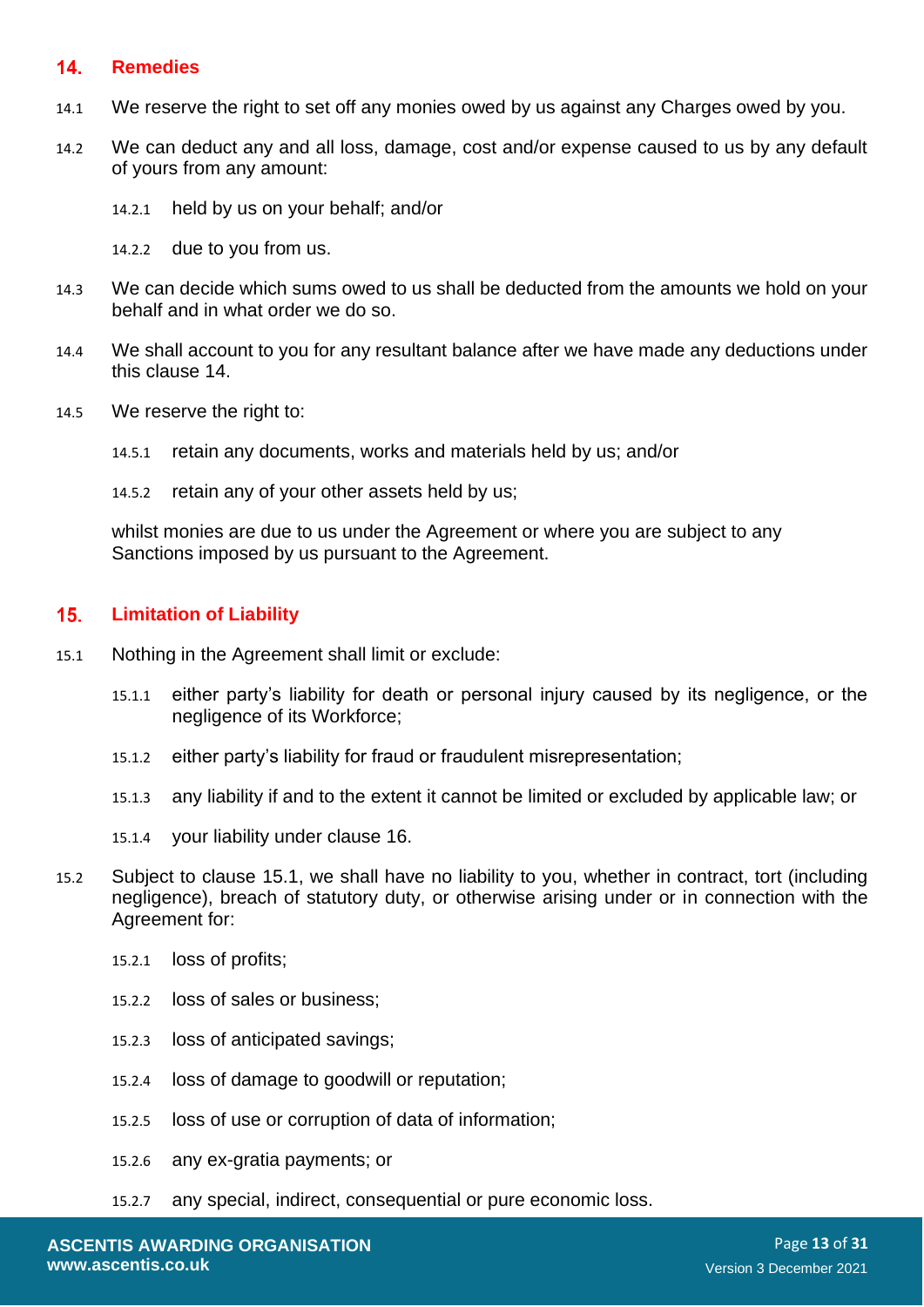15.3 Subject to clause 15.1, our liability for any claim or series of connected claims, whether in contract, tort (including negligence), breach of statutory duty, or otherwise, arising under or in connection with the Agreement, shall be limited to a maximum sum equal to the Charges paid or payable by you under the Agreement within the period of 12 months preceding the event giving rise to the claim.

#### 16. **Indemnity**

- 16.1 Subject to clause 16.2, you shall indemnify us and our Workforce on demand and hold us and our Workforce harmless from all claims and all direct, indirect or consequential liabilities (including loss of profits, loss of business, depletion of goodwill and similar losses), costs, proceedings, damages and expenses (including legal and other professional fees and expenses) awarded against, or incurred or paid by, us as a result of or in connection with:
	- 16.1.1 any breach of the Agreement by you; or
	- 16.1.2 your negligent performance or non-performance of the Agreement; or
	- 16.1.3 any claim for any moral rights under Chapter IV of Part I of the Copyright Designs and Patents Act 1988 or any similar provisions of law in any jurisdiction in respect of the Qualifications, the Policies and/or any Relevant Regulations by any member of your Workforce; or
	- 16.1.4 the incurring of any liability which is not expressly authorised by us; or
	- 16.1.5 any alleged or actual infringement, whether or not under English law, of any third party's Intellectual Property Rights or other rights arising out of the delivery of the Qualifications; or
	- 16.1.6 any claim made against us in respect of any liability, loss, damage, injury, cost or expense sustained by our Workforce or by any Learner or other third party to the extent that such liability, loss, damage, injury, cost or expense was caused by, relates to or arises from the delivery of the Qualifications as a consequence of an act, omission, breach, negligent performance or failure or delay in performance of the Agreement by you or the Third Party Suppliers; or
	- 16.1.7 any claim from a third party that the Assigned Rights infringe a third party's Intellectual Property Rights.
- 16.2 The indemnity set out in clause 16.1 shall not cover us to the extent that a claim under it results from our breach of the Agreement or negligence.
- 16.3 During the term of the Agreement and for a period of 1 year thereafter, you shall maintain in force, with a reputable insurance company, professional indemnity insurance in an amount not less than £1million, or as otherwise agreed between the parties, and shall, on our request, produce both the insurance certificate giving details of cover and the receipt for the current year's premium.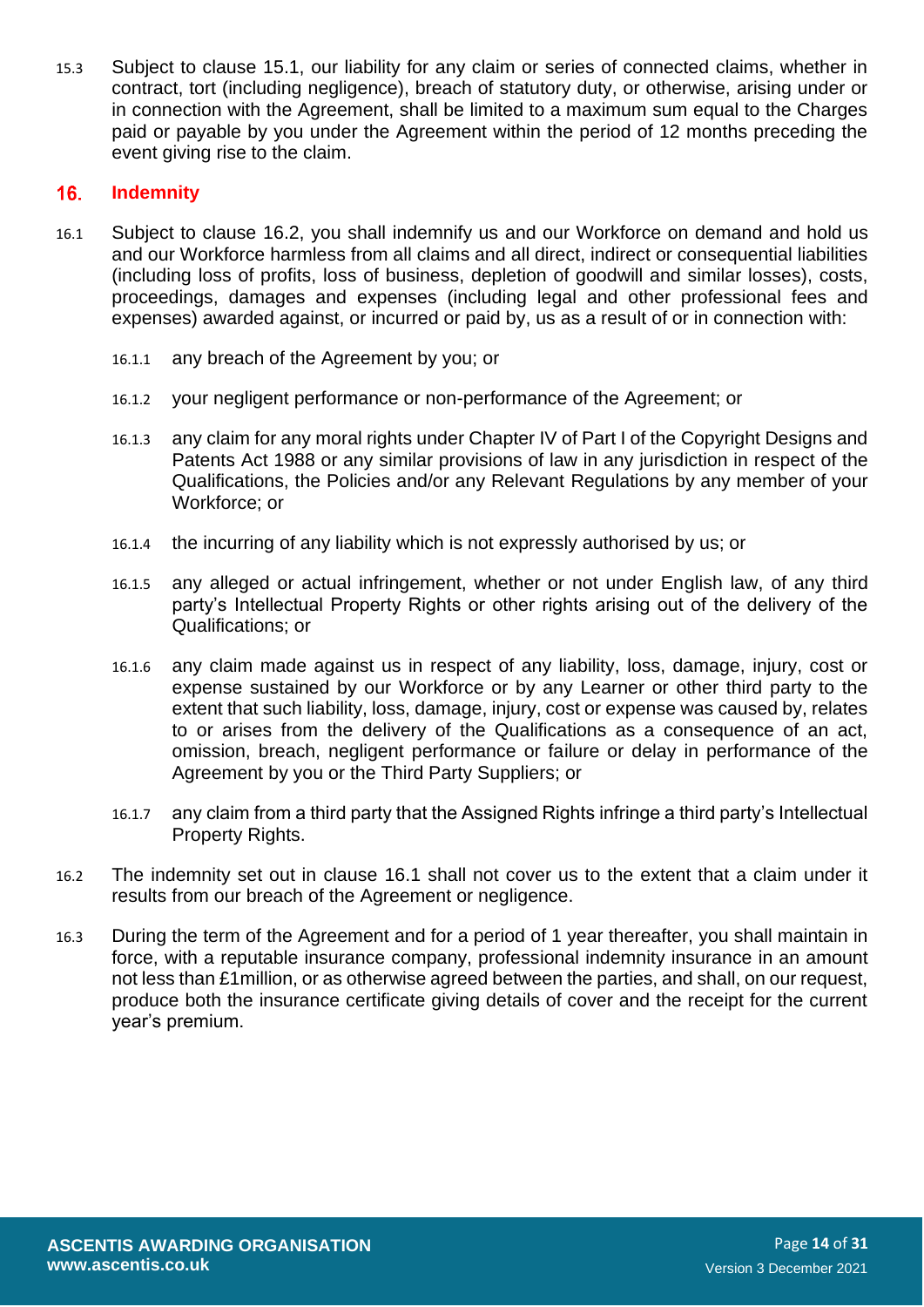#### $17.$ **Force Majeure**

- 17.1 We shall not be in breach of the Agreement, nor liable for any failure to perform or any delay in the performance of any of our obligations under the Agreement, if and to the extent that such failure or delay arises from or is attributable to acts, events, omissions or accidents beyond our reasonable control (a **Force Majeure Event**), including:
	- 17.1.1 acts of God, including but not limited to fire, flood, earthquake, windstorm or other natural disaster; war, threat of or preparation for war, armed conflict, imposition of sanctions, embargo, breaking off or diplomatic relations or similar actions;
	- 17.1.2 terrorist attack, civil war, civil commotion or riots;
	- 17.1.3 nuclear, chemical or biological contamination or sonic boom;
	- 17.1.4 compliance with any Relevant Legislation, or any action taken by a Regulatory Body (including imposing an embargo, export or import restriction, quota or other restriction or prohibition);
	- 17.1.5 fire, explosion (other than, in each case, one caused by a breach of contract by, or assistance of, us) or accidental damage;
	- 17.1.6 extreme adverse weather conditions;
	- 17.1.7 collapse of building structures, failure of plant machinery, machinery, computers or vehicles; or
	- 17.1.8 interruption or failure of utility service, including but not limited to electric power, gas or water.
- 17.2 Where we are affected by a Force Majeure Event, we shall:
	- 17.2.1 notify you of the nature and extent of the Force Majeure Event affecting the performance of our obligations under the Agreement; and
	- 17.2.2 use all reasonable endeavours to mitigate the effect of the Force Majeure Event on our ability to carry out our obligations under the Agreement and to resume the performance of such obligations as soon as reasonably practicable.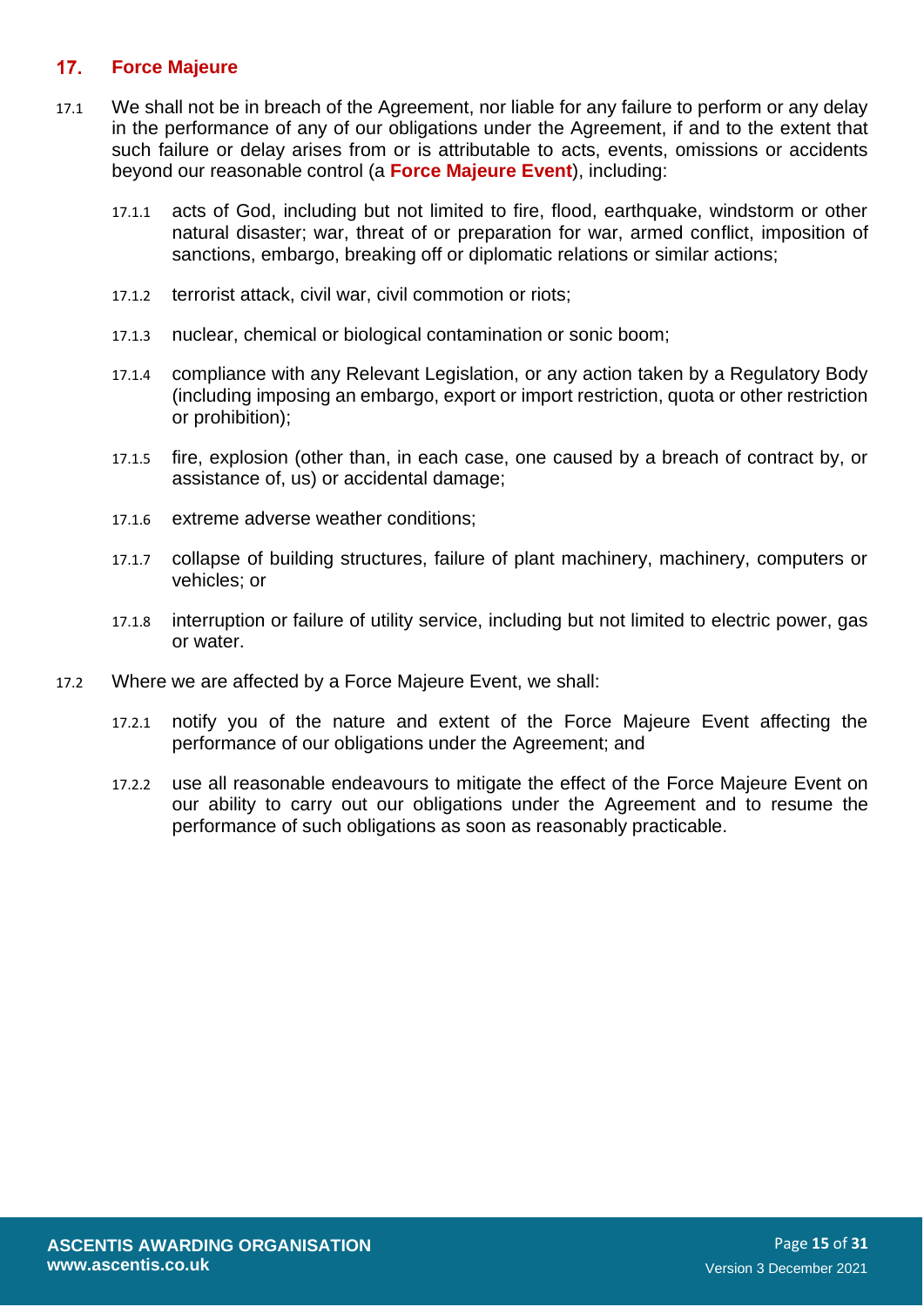#### $18.$ **Anti-Corruption**

- 18.1 You shall:
	- 18.1.1 comply with all Relevant Legislation relating to anti-bribery and anti-corruption, including the Bribery Act 2010 and any equivalent laws in the Territory (**Anti-Corruption Laws**);
	- 18.1.2 not engage in any activity, practice or conduct which would constitute an offence under sections 1, 2 or 6 of the Bribery Act 2010 if such activity, practice or conduct had been carried out in the UK;
	- 18.1.3 comply with our Anti-Bribery Policy and any other policies that we may issue from time to time relating to customer ethics and anti-bribery;
	- 18.1.4 maintain in place your own policies and procedures, including adequate procedures under the Bribery Act 2010 and any equivalent laws in the Territory, to ensure compliance with the Anti-Corruption Laws and enforce them where appropriate;
	- 18.1.5 promptly report to us any request or demand for any undue financial or other advantage of any kind received by you in connection with the performance of the Agreement;
	- 18.1.6 immediately notify us if a foreign public official becomes an officer or employee of your business, acquires a direct or indirect interest in you or Controls you;
	- 18.1.7 ensure that all Third Party Suppliers are engaged on the basis of a written agreement which imposes on and secures from such person terms equivalent to those imposed on you in this clause 18; and
	- 18.1.8 be responsible for the observance and performance by the Third Party Suppliers of the terms referred to in clause 18.1.7 and be directly liable to us for any breach by any of the Third Party Suppliers of any such terms.
- 18.2 You hereby warrant and represent to us that:
	- 18.2.1 neither you nor any of your officers, employees or other persons associated with you:
		- has engaged in any activity, practice or conduct in respect of its  $18.2.1.1$ involvement with us or its obligations under the Agreement which does not comply with the Anti-Corruption Laws; or
		- has been convicted of any offence involving bribery or corruption, fraud or 18.2.1.2 dishonesty; or
		- $18.2.1.3$ has been or is the subject of any investigation, inquiry or enforcement proceedings by any governmental, administrative or Regulatory Body regarding any offence or alleged offence under the Anti-Corruption Laws; or
		- has been or is listed by any government agency as being debarred, 18.2.1.4 suspended, proposed for suspension or debarment, or otherwise ineligible for participation in government procurement programmes or other government contracts;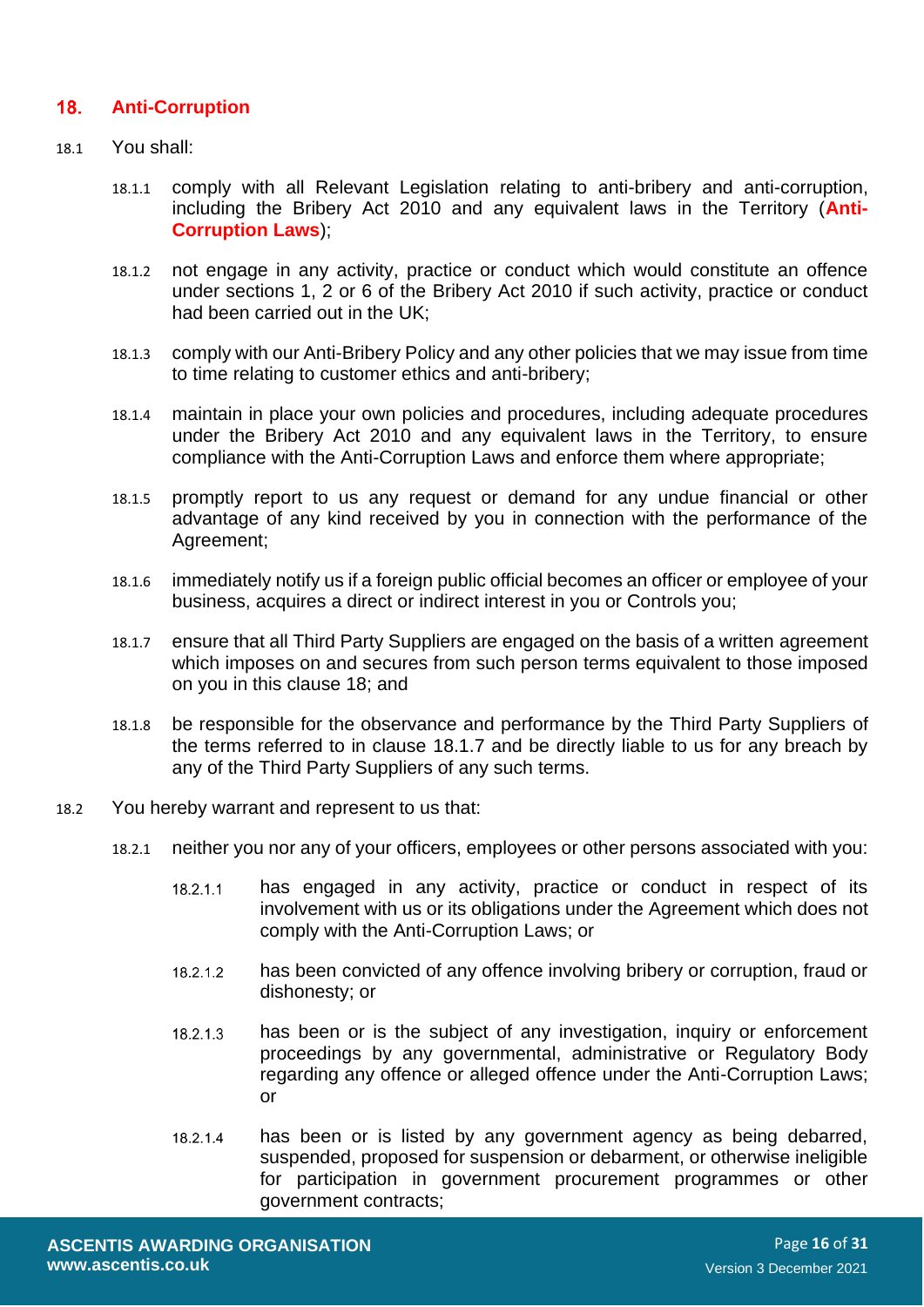- 18.2.2 none of your officers or employees or any persons associated with you is a foreign public official; and
- 18.2.3 no foreign public official owns a direct or indirect interest in you or Controls you or any person associated with you (including your Workforce or the Third Party Suppliers) and no public official has any legal or beneficial interest in any payments made by us under the Agreement.
- 18.3 For the purposes of this clause 18, the meaning of 'adequate procedures' and 'foreign public official' and whether a person is 'associated' with another person shall be determined in accordance with section 7(2) of the Bribery Act 2010 (and any guidance issued under section 9 of that Act), sections 6(5) and 6(6) of that Act and section 8 of that Act respectively. Without prejudice to the foregoing, for the purpose of this clause 18, a person associated with you shall be deemed to include all of the Third Party Suppliers.

#### 19. **Dispute Resolution**

- 19.1 For the avoidance of doubt, nothing in this clause 19 shall affect our right to terminate the Agreement under clause 12.
- 19.2 In the event of either party considering it to be in dispute with the other, it shall formally notify the other party to that effect by written notice.
- 19.3 Each party shall then use reasonable endeavours to resolve the dispute, within the next 14 days or as otherwise agreed in writing by both parties.
- 19.4 If the dispute is not resolved within that period, each party shall use reasonable endeavours through notified senior officers, to resolve the dispute within the next 14 days or as otherwise agreed in writing by both parties.
- 19.5 Nothing in this clause 19 shall limit or affect the ability of either party to seek interlocutory or injunctive relief at any time.

#### $20.$ **Notices**

- 20.1 Any notice or other communication given under or in connection with the Agreement shall be given in writing in English and may be delivered personally (including by courier service) or sent by first class registered (signed-for) post or by email.
- 20.2 Any notice or communication to be served on a party under or in connection with the Agreement shall be sent to the main contact email address for the relevant party (as applicable at the relevant time) or to the relevant party's registered office.
- 20.3 Any such notice or communication shall be deemed to have been served:
	- 20.3.1 if by email, at the time of delivery (provided that no error message indicating failure to deliver has been received by the sender);
	- 20.3.2 if delivered personally (including by courier service), at the time of delivery; and
	- 20.3.3 if sent by first class registered (signed-for) post, on the Business Day after it was posted.
- 20.4 The provisions of this clause 20 shall not apply to the service of any proceedings or other documents in any legal action.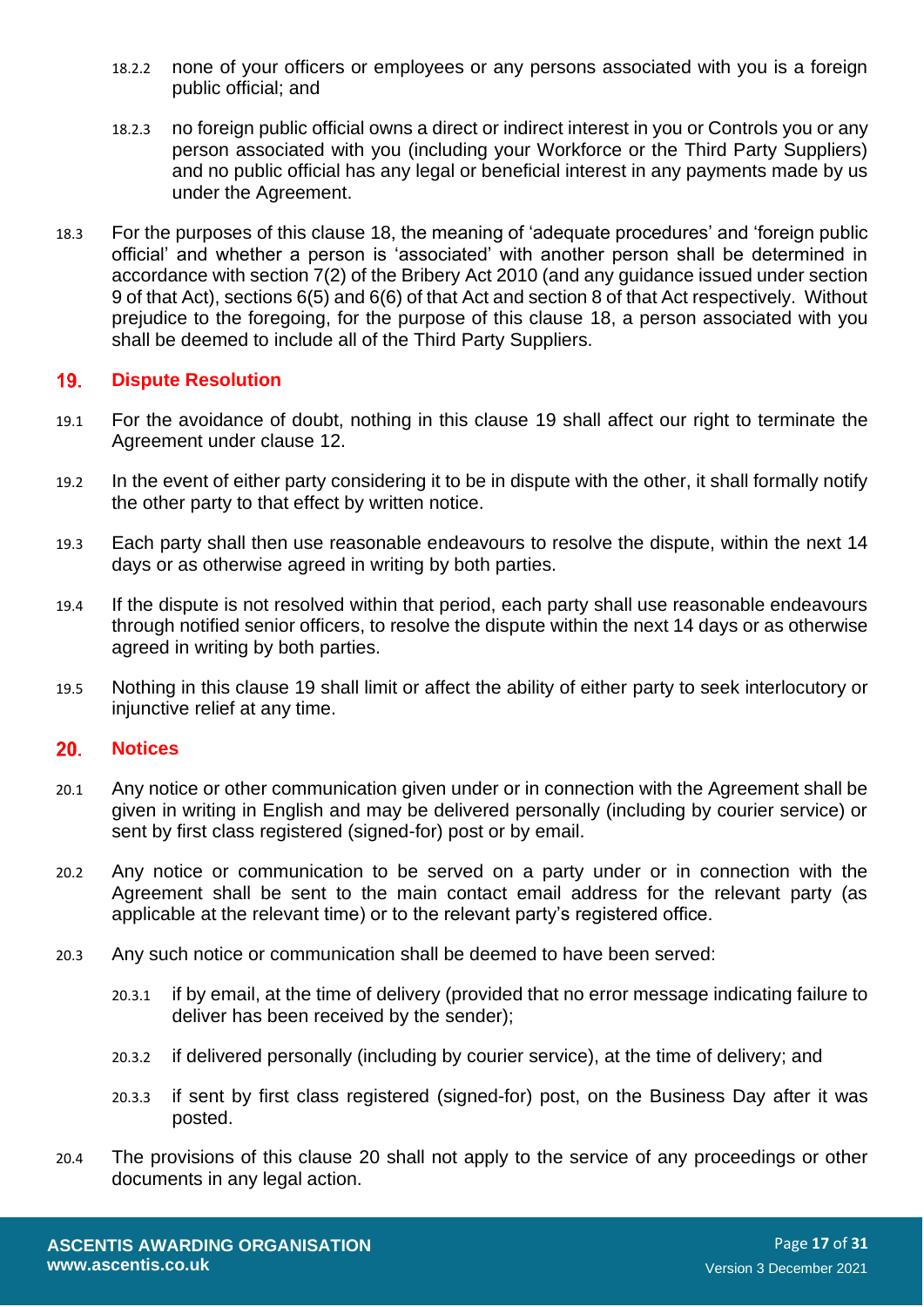#### $21.$ **Entire Agreement**

- 21.1 The Agreement constitutes the entire agreement between the parties and supersedes and extinguishes all previous drafts, agreements, arrangements and understandings between them, whether written or oral, relating to the subject matter.
- 21.2 Each party acknowledges that, in entering into the Agreement, it has not relied on, and shall have no right or remedy in respect of, any representation or warranty (whether made negligently or innocently) that is not set out in the Agreement.
- 21.3 Nothing in this clause 21 shall limit or exclude any liability for fraud.

#### $22.$ **Miscellaneous**

- 22.1 We may make changes to the Agreement (including, for the avoidance of doubt, these Terms, the Centre Rules, the Policies or any Relevant Regulations) at any time in accordance with clause 4.1. Save if and to extent otherwise expressly agreed by us in writing and signed by our authorised representative, you shall not be entitled to make any changes to the Agreement.
- 22.2 Any terms which are not included in the Agreement but could be implied into the Agreement by law are excluded from the Agreement as far as the law permits.
- 22.3 You shall not without our prior written consent (and subject to clause 22.4, where applicable) assign, transfer, charge or deal in any other manner with the Agreement or your rights under it or part of it, or purport to do any of the same, nor sub-contract nor appoint sub-agents or delegates of any or all of your obligations under the Agreement.
- 22.4 For the avoidance of doubt but without prejudice to clause 22.3:
	- 22.4.1 you must not sub-contract the provision of the Centre Services without our express permission in writing; and
	- 22.4.2 in the event that we give permission for you to sub-contract, you are responsible for the management of such sub-contractors and you will remain fully liable to us for any acts, omissions, negligence or default of such sub-contractors.
- 22.5 Nothing in the Agreement shall preclude us from assigning, transferring, charging or dealing in any other manner with the Agreement or our rights under it or part of it, or from subcontracting any obligation to any third party.
- 22.6 The parties declare that they each have the right, power and authority and have taken all action necessary to execute and deliver, and to exercise their rights and perform their obligations under the Agreement.
- 22.7 No failure or delay by a party to exercise any right or remedy provided under the Agreement or by law shall constitute a waiver of that or any other right or remedy, nor shall it preclude or restrict the further exercise of that or any other right or remedy. No single or partial exercise of such right or remedy shall preclude or restrict the further exercise of that or any other right or remedy.
- 22.8 Any of our rights or remedies under the Agreement, or by operation of law, may at any time be enforced separately or concurrently.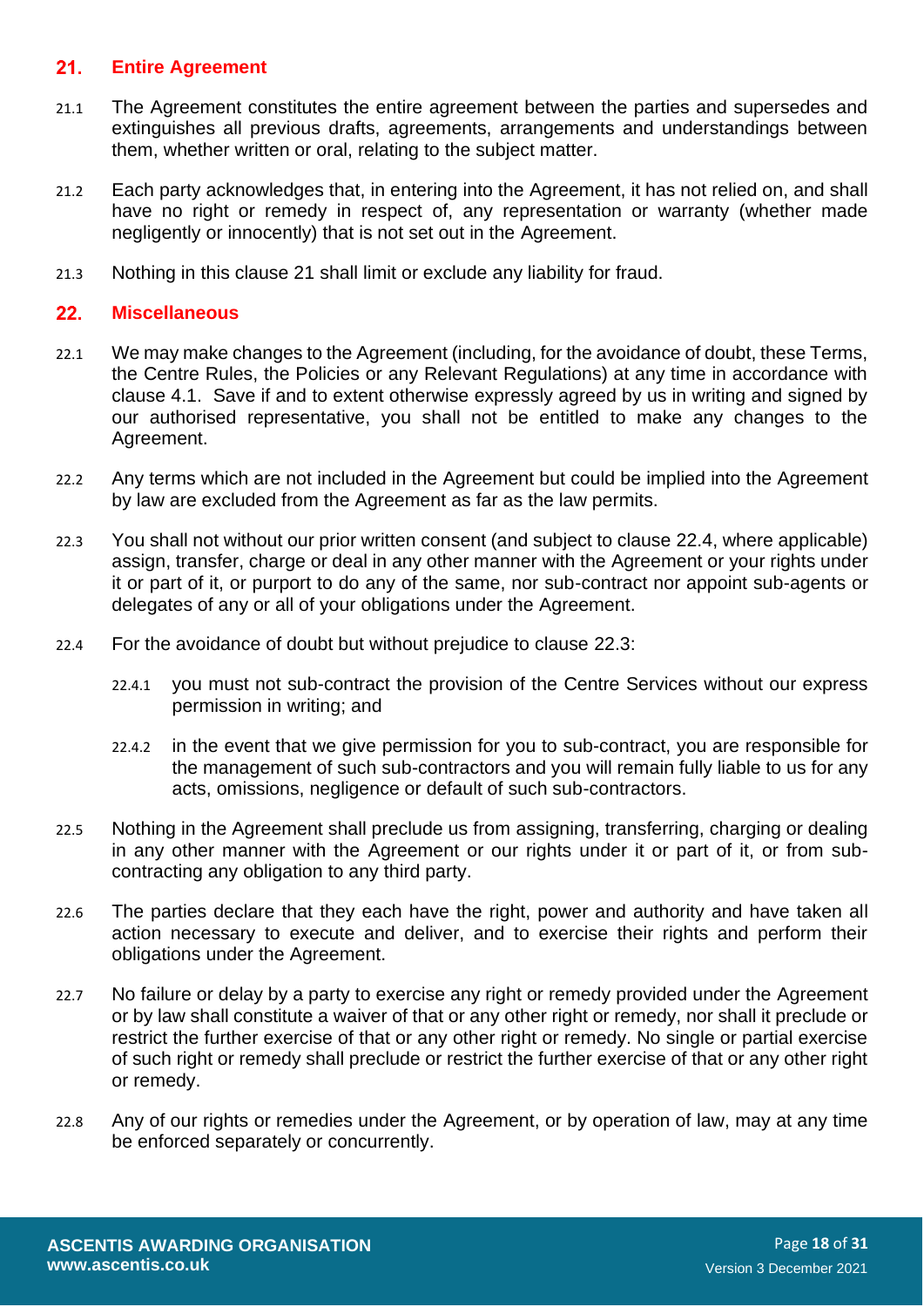- 22.9 If any court or competent authority finds that any provision of the Agreement (or part of any provision) is invalid, illegal or unenforceable, that provision or part-provision shall, to the extent required, be deemed to be deleted, and the validity and enforceability of the other provisions of the Agreement shall not be affected.
- 22.10 If any invalid, unenforceable or illegal provision of the Agreement would be valid, enforceable and legal if some part of it were deleted, the parties shall negotiate in good faith to amend such provision such that, as amended, it is legal, valid and enforceable, and, to the greatest extent possible, achieves the parties' original commercial intention.
- 22.11 A person who is not a party to the Agreement shall not have any rights under the Contracts (Rights of Third Parties) Act 1999 to enforce any term of the Agreement.

#### 23. **Governing Law**

- 23.1 The Agreement, and any dispute or claim arising out of or in connection with it or its subject matter or formation (including non-contractual disputes or claims), shall be governed by, and construed in accordance with, the law of England and Wales.
- 23.2 The parties irrevocably agrees, for our sole benefit that, subject as provided below, the courts of England and Wales shall have exclusive jurisdiction over any dispute or claim (including non-contractual disputes or claims) arising out of or in connection with this Agreement or its subject matter or formation. Nothing in this clause shall limit our right to take proceedings against you in any other court of competent jurisdiction, nor shall the taking of proceedings by us in any one or more jurisdictions preclude us taking of proceedings in any other jurisdictions, whether concurrently or not, to the extent permitted by the law of such other jurisdiction.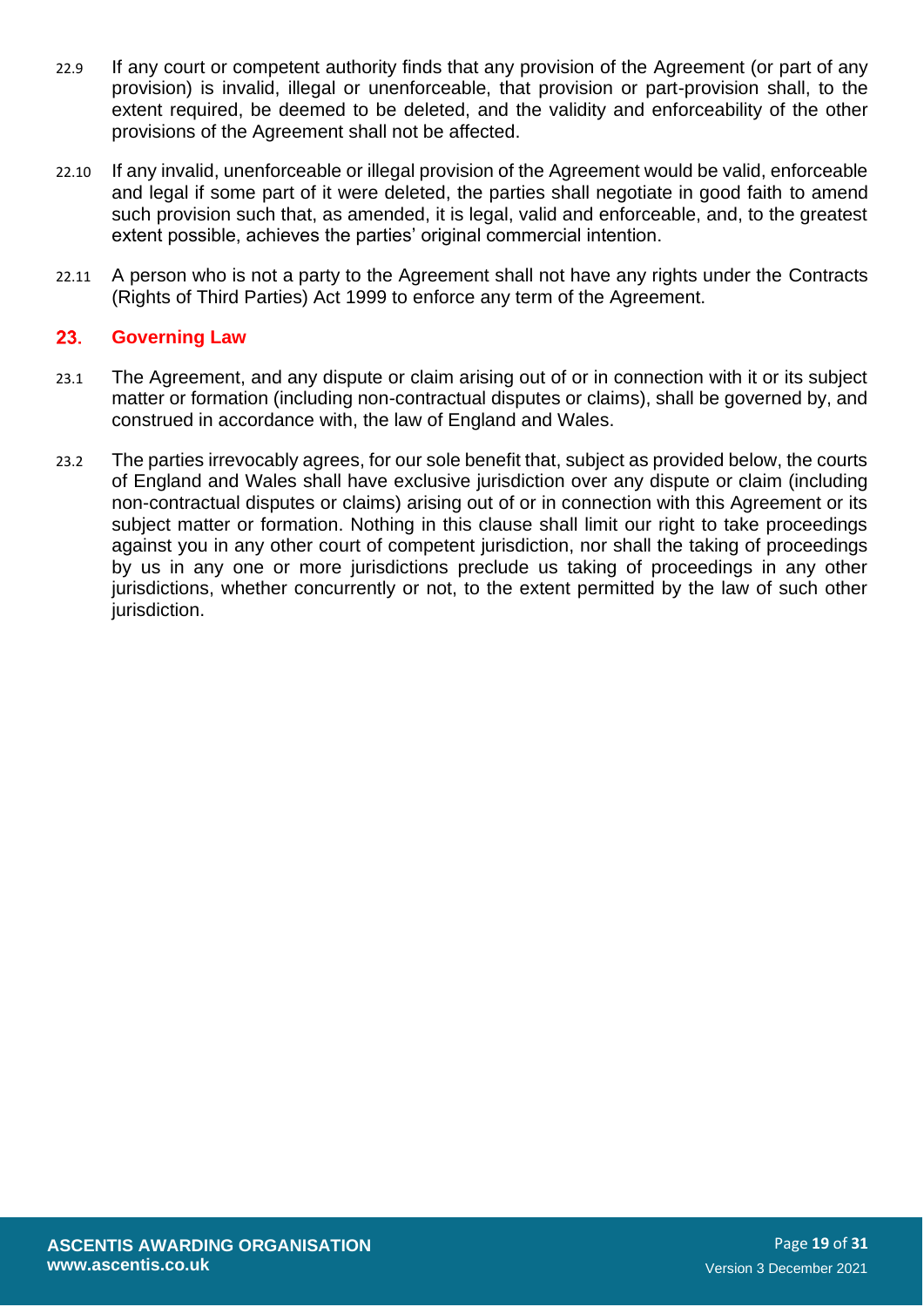## **Appendix 1**

## **DEFINITIONS AND INTERPRETATION**

- 1. Any terms used in the Agreement which are set out or defined in the Centre Recognition Form shall have the meaning so given to them (whether used in plural or singular form).
- 2. In the Agreement, unless the context otherwise requires, the following terms (whether used in plural or singular form) shall have the following meanings:

**Access Validating Agency:** an [Access Validating Agency](http://www.accesstohe.ac.uk/) for "Access to Higher Education" Programmes, licensed by the QAA;

**Adverse Effect:** has the meaning given in clauses 12.7 and 12.8;

**Agreement:** the agreement between you and us in respect of your Centre Recognition and Qualification Approval (and your application for Centre Recognition and Qualification Approval), comprising the Centre Recognition Form, each Qualification Approval Form, these Terms, the Appendices, the Policies and any applicable documents incorporated by reference (in each case as may be updated, modified or replaced from time to time in accordance with

Anti-Bribery Policy: the policy issued by us entitled "Anti-Bribery Policy", which details our policy relating to compliance with Anti-Corruption Laws;

**Anti-Corruption Laws:** has the meaning given in clause 18.1.1;

these Terms);

**Appeals Policy:** the policy issued by us entitled "Appeals Policy", which details the Appeals Process and associated matters;

**Appeals Process:** the procedure set out in the Appeals Policy that can be used by you or your learner(s) to challenge a decision made by us in relation to the outcome of a monitoring process (such as, but not limited to, reasonable adjustments or special considerations, assessment results or the outcome of a malpractice or maladministration investigation); **Appendices:** the appendices to these Terms;

**Assigned Rights:** has the meaning given to it in Clause 10.5 (Assignment);

**Business Day:** any day (excluding Saturdays and Sundays) on which banks generally are open for business in London;

**Centre Address:** the main premises from which you deliver or propose to deliver the Qualifications, as stated within the Centre Recognition Form;

**Centre Recognition:** the granting of recognition that you are authorised and approved by us a potential provider of Qualifications, in accordance with clause 2.2;

**Centre Recognition Form:** the form completed and signed by you (incorporating these Terms) and submitted to us in connection with your application for Centre Recognition or (where applicable) any other form issued by us and completed and signed by you for similar purposes, together with (as the context shall permit or require) any further or associated forms or documents submitted by you to us from time to time, including the Qualification Approval Forms where applicable;

**Centre Rules:** the rules and requirements set out in Appendix 2 which you must comply with to deliver the Qualifications;

**Centre Services:** the services which you provide to the Learners and (if and to the extent applicable) to any other third parties;

**Charges:** the charges payable by you under the Agreement, as stated in the current Product Catalogue, together with any other applicable charges agreed between the parties; **Controller:** has the meaning given in the GDPR;

**Controls:** where a person possesses, directly or indirectly, the power to direct or cause the direction of the management and policies of the other person, whether through the ownership of voting shares, by contract or otherwise;

**Complaints Policy:** the policy issued by us entitled "Complaints Policy and Procedure", which details our complaints policy and procedures;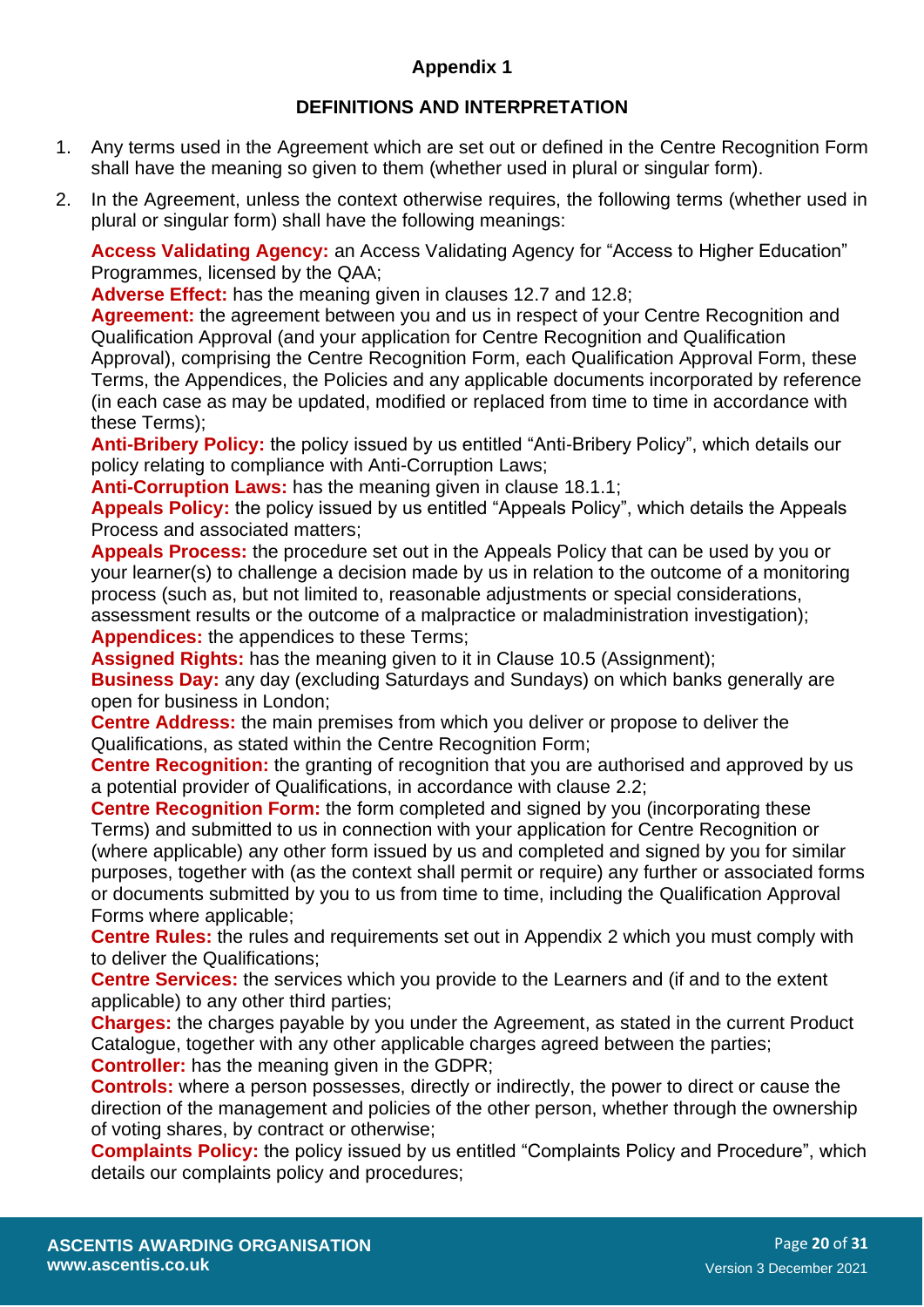**Confidential Information:** the provisions of the Agreement, all guidance or information issued or provided by us (including the Policies, the Relevant Regulations and the Qualification Specifications), all technical or commercial know-how, processes or initiatives which are of a confidential nature, details of our employees, agents, consultants or subcontractors and any other information of a confidential nature concerning our business or our services or products;

**Data Laws** shall mean any applicable law relating to the processing, privacy and use of personal data, as applicable to either Party under this Agreement, including the UK Data Protection Act 2018 or the General Data Protection Regulation (EU) 2016/679 (GDPR), and /or any corresponding or equivalent national laws or regulations in the applicable Territory; and any laws which implement any such laws; and any laws that replace, extend, re-enact, consolidate or amend any of the foregoing; all guidance, guidelines, codes of practice and codes of conduct issued by any relevant regulator, authority or body responsible for administering Data Laws (in each case whether or not legally binding)

**Direct Claims Status:** your status (as determined by us) of having appropriate resources (including an appropriately skilled and knowledgeable internal verifier and robust quality systems) which enable you to make accurate and appropriate decisions about awards to Learners without the requirement of external verification prior to certification claim;

**External Quality Assurance:** the process through which the marking of your assessments of Qualifications (whether internal or external assessments) is moderated and/or verified to make sure it meets the relevant required standards and through which (where required) adjustments are made to results of any such assessments to ensure that the results are based on the relevant required standards;

**External Quality Assurance Requirements:** the rules, requirements, guidelines and/or procedures we issue from time to time in respect of the External Quality Assurance; **Force Majeure Event:** has the meaning given in clause 17.1;

**General Conditions:** the General Conditions of Recognition published by Ofqual, as applicable from time to time;

**Intellectual Property Rights:** all patents, copyright and related rights, trademarks, service marks, trade, business and domain names, rights in goodwill or to sue for passing off, unfair competition rights, rights in designs, rights in computer software, database right, topography rights, rights in confidential information (including know-how and trade secrets) and any other intellectual property rights, in each case whether registered or unregistered and including all applications for, and renewals or extensions of, such rights, and all similar or equivalent rights or forms of protection in any part of the world;

**Insolvency Event:** has the meaning given in clause 12.4;

**Invoicing Policy:** the policy issued by us entitled "Invoicing Policy", which details our policies and procedures relating to the issue and payment of invoices for the Charges;

**Learner:** a person who is registered (or to be registered) with you to take a Qualification and to be assessed as part of that Qualification;

**Learner Records:** relevant records relating to Learners, including assessment and verification records, the award of Qualifications, certificate claims, Learner data for each Qualification and any other records required to be kept under the Centre Rules;

**Maladministration and Malpractice Policy:** the policy issued by us entitled "Malpractice & Maladministration Policy", which details our policies and procedures relating to suspected or actual malpractice and maladministration on the part of Learners, your Workforce, the Third Party Suppliers and any others involved in providing the relevant Qualification, together with the guidance that we issue entitled "Centre Guidance for Investigations of Malpractice & Maladministration";

**Ofqual:** the Office of Qualifications and Examinations Regulation in England; **Personal Data:** has the meaning given in the GDPR;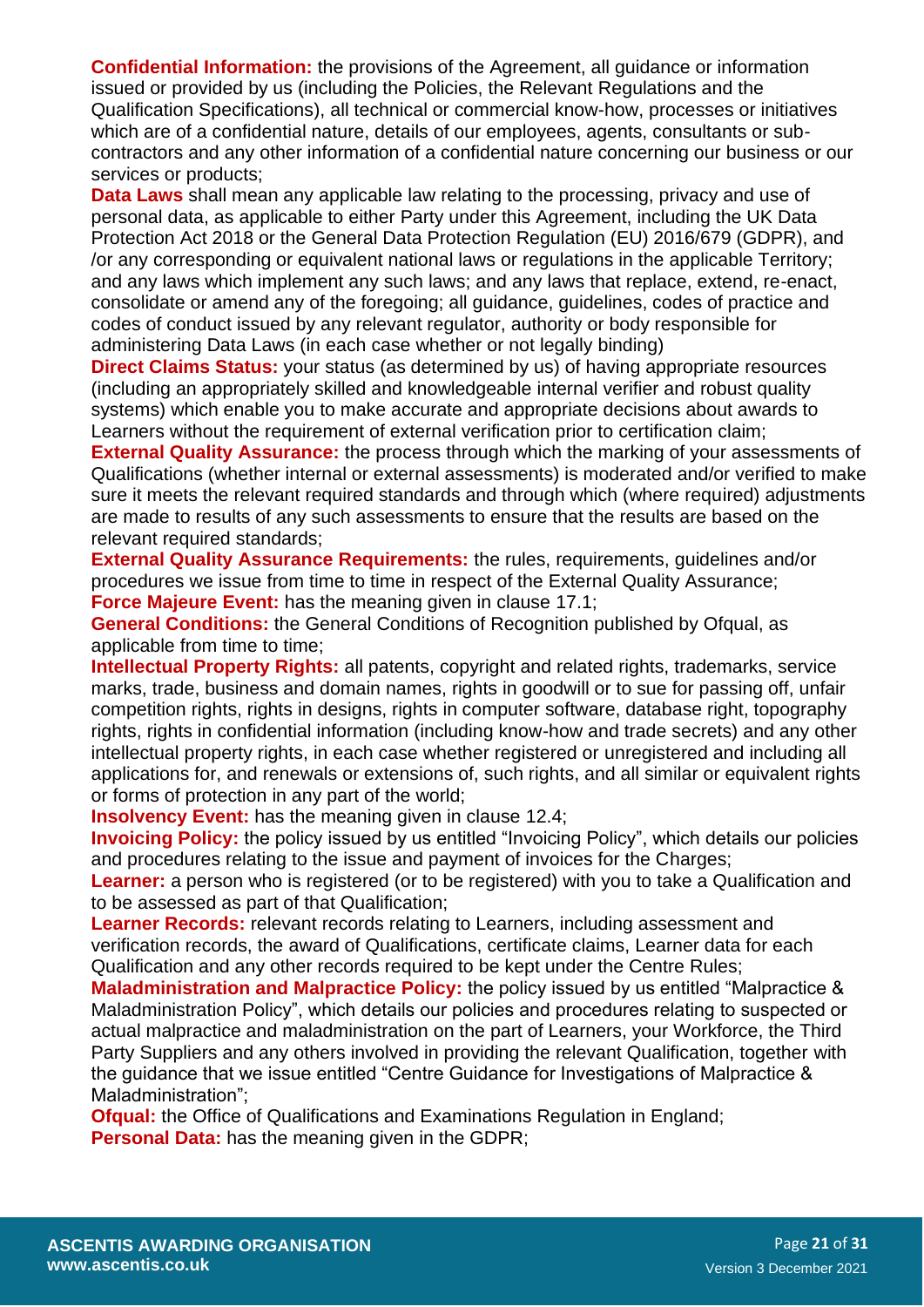**Policies:** all policies issued by us from time to time and all other documents, guidance and instructions which we issue from time to time in connection with the Agreement (including as may be published on the Website or Quartzweb), as may be (in each case) updated, modified or replaced from time to time;

**Process:** has the meaning given in the GDPR (and **Processing**, **Processes** and **Processed** shall be construed accordingly);

**Processor:** has the meaning given in the GDPR;

**Product Catalogue:** the publication we issue from time to time which sets out the applicable products and services we provide (including details of the qualifications and assessments which we have developed, services relating to the issue of replacement certificates and services relating to additional quality assurance visits and training), together with details of the applicable fees relating to those products and services;

**QAA:** the Quality Assurance Agency for Higher Education;

**Qualification Approval:** the approval and authorisation for you to deliver any specific Qualification which is granted by us in accordance with clause 2.3;

**Qualification Approval Form:** the relevant form submitted by you to us requesting approval and authorisation to deliver the Qualification set out in such form;

**Qualification Guidelines:** the guidelines which can be found in the Qualification Specifications, which provide core details of (including the minimum requirements for) Learner achievement of a specific Qualification;

**Qualifications:** the qualifications and assessments which we have developed and made available to Learners, to be delivered in whole or in part by you in accordance with the provisions of the Agreement (subject to Qualification Approval), as applicable from time to time;

**Qualification Specifications:** the standards, rules, syllabuses, guidance (including the Qualification Guidelines), requirements and specifications provided by us which are applicable to the relevant Qualification and/or which are required to enable you to deliver the relevant Qualifications, as may be (in each case) updated, modified or replaced from time to time;

**Quality Assurance Provision:** the framework and procedures which enable us to demonstrate its compliance with Relevant Legislation and assure itself that you have adequate and appropriate quality assurance arrangements in place for the Qualifications you have Qualification Approval for;

**Quartzweb:** our remote access e-portal (whether given this name or any other name from time to time) which we may provide you access to from time to time;

**Reasonable Adjustments and Special Considerations Policy:** the policy issued by us entitled "Reasonable Adjustments and Special Considerations Policy", which sets out those reasonable adjustments and special consideration requests which, as a minimum, you must provide and accommodate to or for Learners (including those reasonable adjustments and special considerations you must seek approval from us for), with regard to the circumstances and matters specified therein;

**Regulatory Bodies:** those government departments and regulatory, statutory and other entities, committees and bodies which (whether under statute, rules, regulations, codes of practice or otherwise) are entitled to regulate, investigate, or influence the matters dealt with in the Agreement or any other affairs of a party, including (for the avoidance of doubt): the QAA; Ofqual; Qualifications Wales in Wales; the Council for Curriculum, Examinations and Assessment (CCEA Regulation) in Northern Ireland; the Scottish Qualifications Authority (SQA Accreditation) in Scotland; the Information Commissioner's Office; Police; UK Border Agency and any successor bodies to any of the foregoing;

**Relevant Data Subject:** a Data Subject (within the meaning given in the GDPR) of Relevant Personal Data;

**Relevant IPRs:** has the meaning given in clause 10.1.1;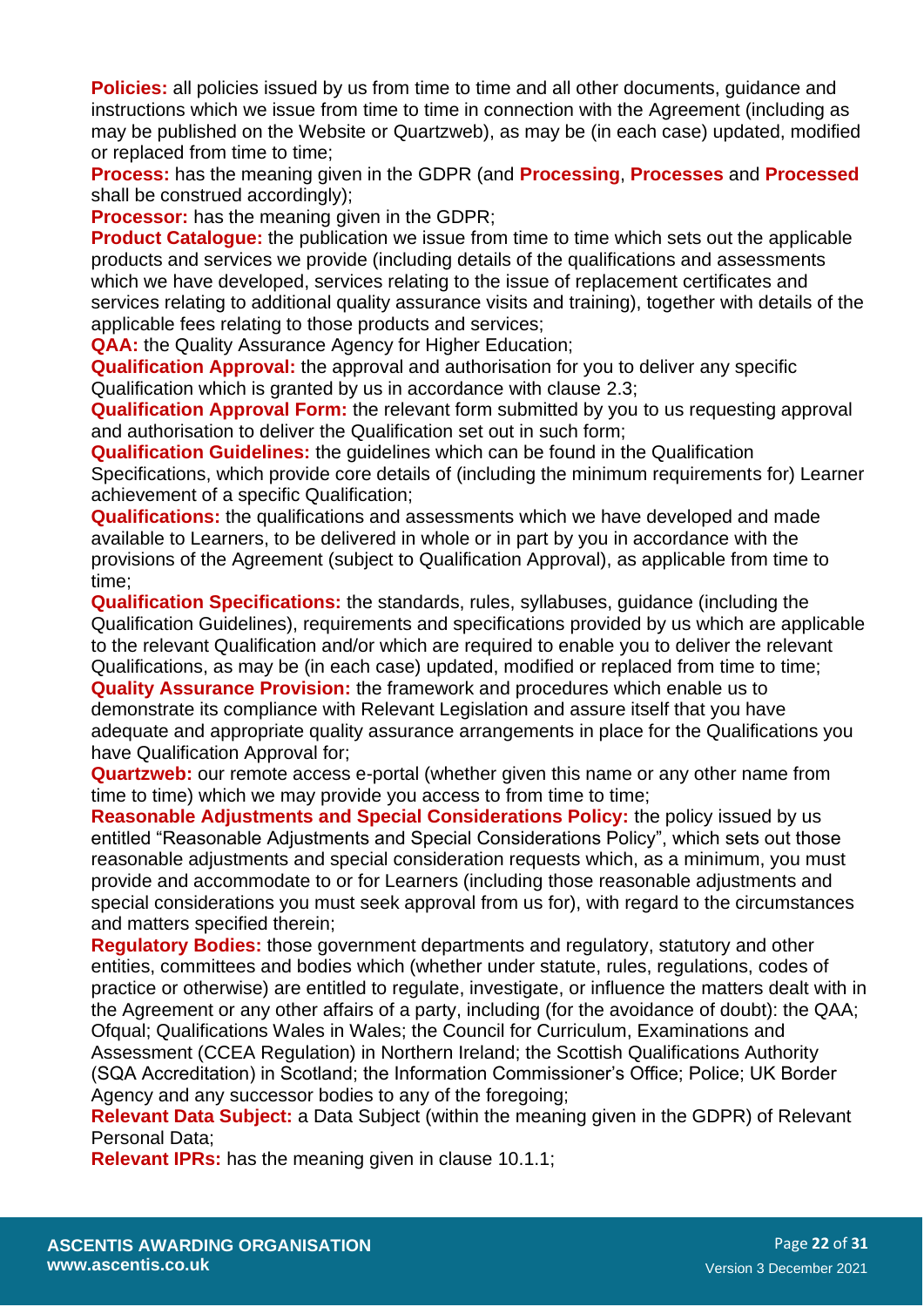**Relevant Legislation:** means all applicable laws, statutes, regulations and codes from time to time in force including and applicable to the delivery of the Qualifications and the Centre Services (including any local laws in the Territory including but not limited any relevant regulatory requirements that we are subject to, including the General Conditions and any other (general or specific) conditions imposed by any Regulatory Bodies on from time to time, as notified by us from time to time and any court, inspectorate, agency public or statutory person), as the same may be amended, redacted, replaced and/or re-enacted from time to time;

**Relevant Personal Data:** has the meaning given in clause 9.2

**Relevant Personnel:** has the meaning given in clause 9.3

**Relevant Regulations**: the Qualification Specifications, the External Quality Assurance Requirements, the Quality Assurance Provision, relevant Policies (including in particular the Sanctions Policy and the Complaints Policy) and any other applicable policies and procedures, guidance and instruction documents, forms, resources and publications issued by us, as may be (in each case) updated, modified or replaced from time to time; **Security Measures:** has the meaning given in clause 9.2.5

**Sanctions Policy:** the policy issued by us entitled "Centre Sanctions Policy", which details the basis on which we may apply the Sanctions and the process to be followed relating to our application of the Sanctions;

**Sanctions:** any one, more or all of the following: suspension or removal of Direct Claims Status; the suspension of Learners' registration and/or certification in relation to the Qualifications; withdrawal of Centre Recognition; withdrawal of Qualification Approval in relation to one, more or all of the Qualifications;

**Satellite Site:** any additional address, other than the Centre Address from which you deliver or propose to deliver the Qualifications and which is approved by us in writing;

**Services:** the services which we provide to you under the Agreement in connection with your Centre Recognition and Qualification Approval (depending on the Qualifications you have been granted Qualification Approval for), as set out in the Product Catalogue;

**Sub-contract Centre:** an organisation to whom (with our prior written approval) you subcontract part of the Qualification delivery or assessment;

**Terms:** these terms and conditions (including the Appendices);

**Territory:** means the geographical area(s) where you are approved to deliver and promote the Qualifications, as set out in the Centre Recognition Form;

**Third Party Suppliers:** any third parties who: (a) provide goods or services to the you which contribute to the delivery and/or assessment of the Qualifications; (b) otherwise perform any services for you or on your behalf in connection with the Agreement or the Centre Services; and/or (c) enters into partnership with you or who otherwise becomes affiliated to or associated with the Centre or the Centre Services;

**Trade Marks:** our name and any of our brands and associated logos and any other brands and logos developed or acquired by us designated by us from time to time for use by you in connection with the Qualifications and as notified by us to you (from time to time);

**Users:** persons who have a legitimate interest in the Qualification, which may include Learners (or their representatives), teachers, employers (and their representatives), further and higher education establishments, schools, government departments and agencies and professional bodies;

**we:** Ascentis, a company incorporated in England under Company Number 6799564 and registered charity number 1129180 whose registered office is at Lancaster Business Park, Mannin Way, Caton Road, Lancaster LA1 3SW (and references to **us**, **our** and **Ascentis** shall be construed accordingly);

**Workforce:** all personnel employed or engaged by the relevant party, including its staff, employees, agents, consultants and contractors;

**Website:** our website at www.ascentis.co.uk (or such other website as we may specify from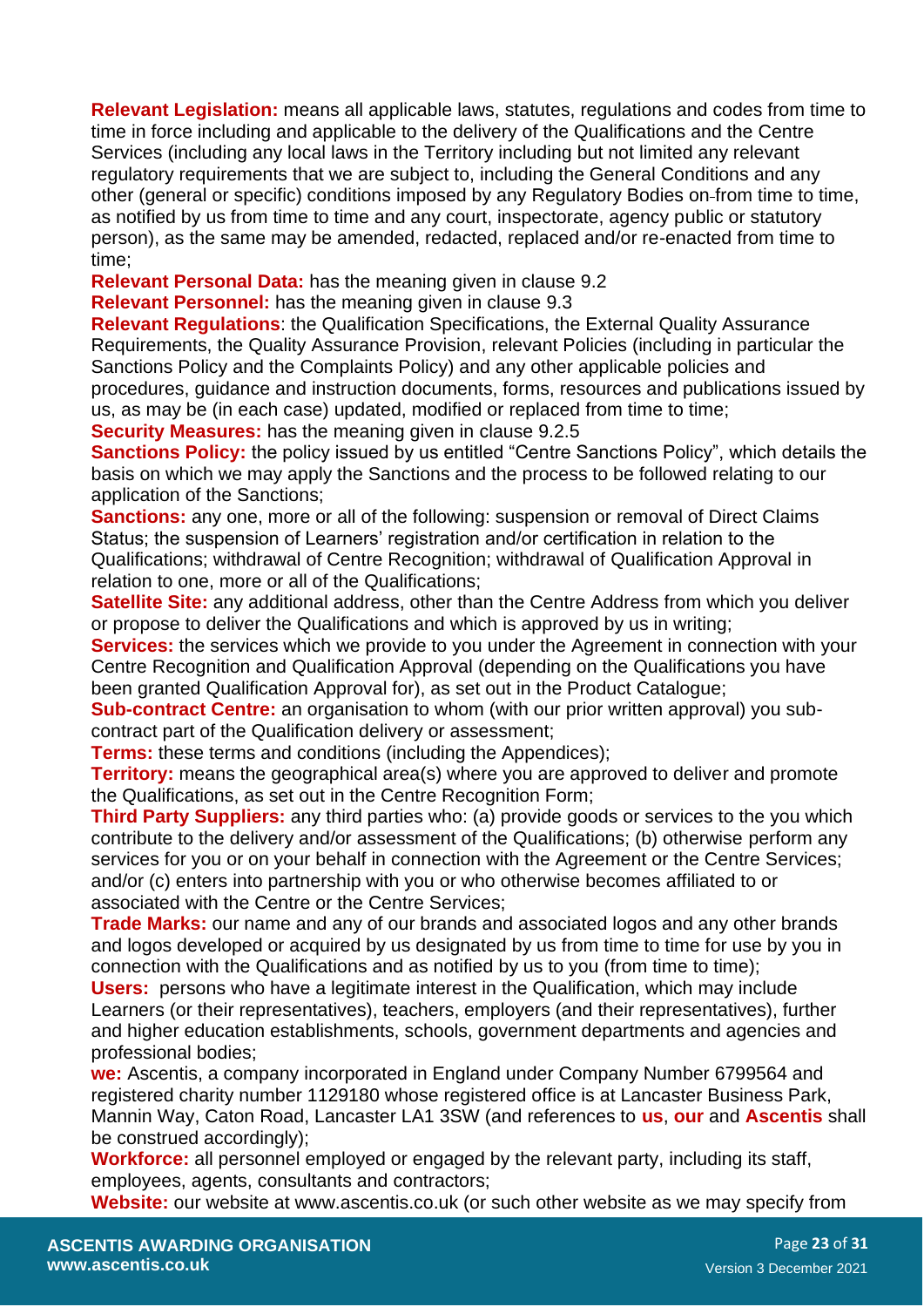time to time), including all of its sub-pages; and

**you:** the person specified as the Centre in the 'Centre Information' section of the Centre Recognition Form (and references to **your**, **yours** and **yourself** shall be construed accordingly).

- 3. In these Terms and other applicable documents comprising the Agreement (except if and to the extent that the context otherwise requires):
	- 3.1. a reference to a numbered clause shall mean a clause of these Terms so numbered; and
	- 3.2. references to a numbered Appendix are to an appendix to these Terms so numbered and references to a numbered paragraph are to a paragraph in that Appendix (or in any other specified Appendix) so numbered;
	- 3.3. references to these Terms, the Agreement, the Policies or to any other document referred to in the Agreement mean these Terms, the Agreement, the Policies or such other document as issued, amended, varied, supplemented, modified or novated from time to time;
	- 3.4. the words 'including', and 'include' and words of similar effect shall be shall be construed as illustrative and shall not limit the sense of the words, description, definition, phrase or term following them;
	- 3.5. the words 'other' and 'otherwise' are illustrative and shall not limit the sense of the words preceding them;
	- 3.6. references to a 'party' shall mean a party to the Agreement (and references to the 'parties' shall be construed accordingly);
	- 3.7. references to persons shall include natural persons, firms, companies, associations and corporate or unincorporated bodies (whether or not having separate legal personality);
	- 3.8. words importing the singular shall include the plural and vice versa;
	- 3.9. references to 'writing' or 'written' include email; and
	- 3.10.any reference to any legislative provision is a reference to it as it is in force from time to time (taking account of any amendment, extension or re-enactment) and includes any subordinate legislation for the time being in force made under it.
- 4. The Appendices form part of these Terms and shall have full force and effect accordingly. Any reference to these Terms shall include the Appendices.
- 5. In the event of any inconsistency between the provisions of the Centre Rules and these Terms, then these Terms shall prevail.
- 6. The headings in these Terms and other applicable documents comprising the Agreement are for ease of reference only and shall not affect their construction or interpretation of their provisions.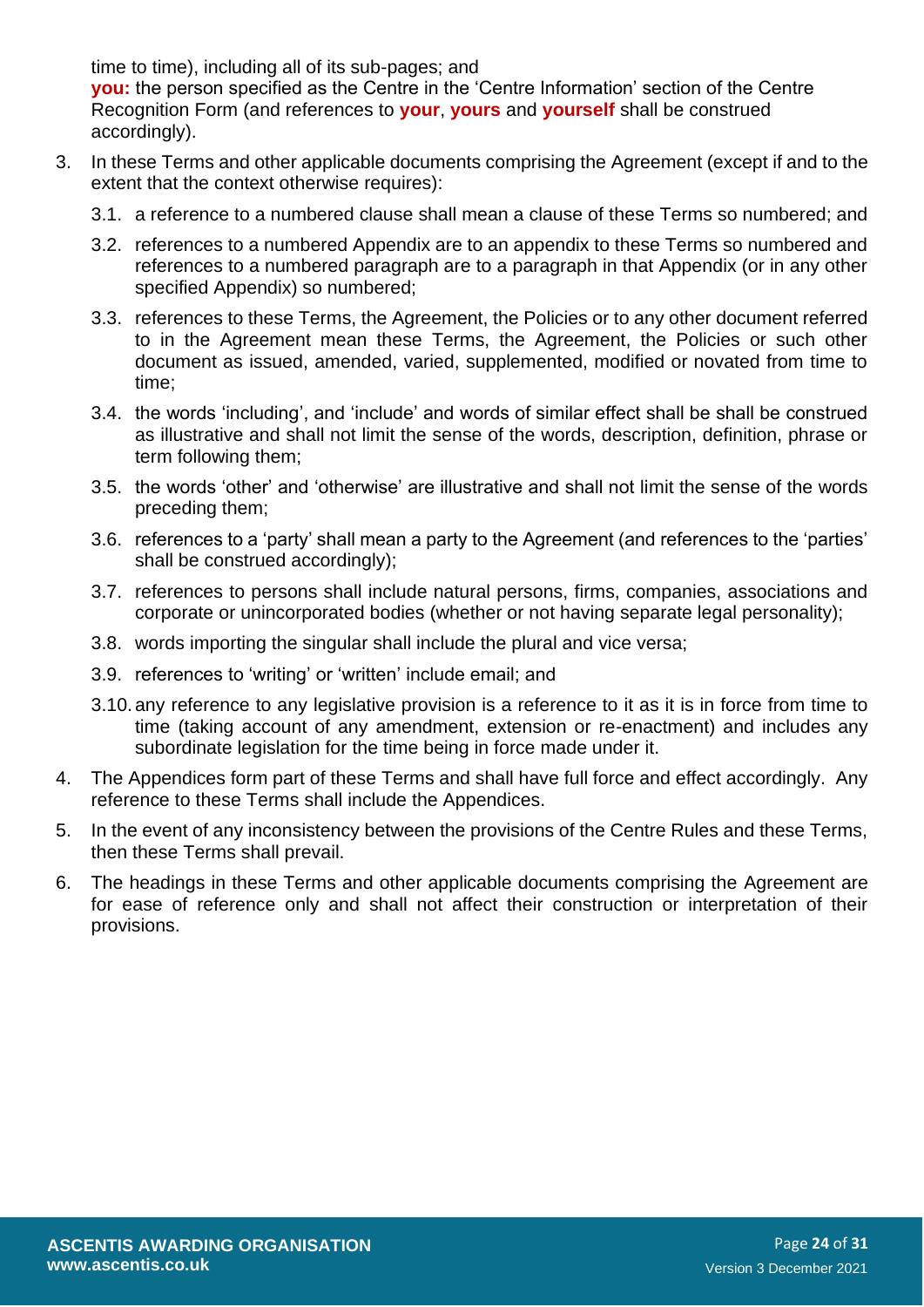### **CENTRE RULES**

#### $\mathbf{1}$ . **Resources and Arrangements**

- 1.1 You shall, across the entirety of your Qualification delivery, including where you use Satellite Sites and/or Sub-contract Centres:
	- 1.1.1 ensure that you retain at all times a Workforce in sufficient numbers and who are suitably qualified and experienced to undertake the proper delivery of the Qualifications and you shall ensure that they maintain the appropriate qualifications and experience for the job they perform;
	- 1.1.2 ensure that you have the full ability (including appropriate facilities, resources and Workforce), meeting any applicable standards set out in the Centre Rules and any Relevant Regulations, to enable you to undertake the efficient delivery of all Qualifications until the completion of such Qualifications by the relevant Learners;
	- 1.1.3 provide your Workforce (and the Third Party Suppliers where appropriate) with appropriate inductions and ongoing professional development (including a development plan) to ensure they can maintain the level of expertise and competence to fulfil your obligations under the provisions of the Agreement (including satisfying the requirements of the Centre Rules and any Relevant Legislation);
	- 1.1.4 manage and conduct your business and the Centre Services with professional care, skill and diligence;
	- 1.1.5 ensure that no act or omission by you or any Third Party Supplier renders (or is likely to render) us non-compliant with Relevant Legislation or renders (or is likely to render) you unsuitable to deliver any of the Qualifications;
	- 1.1.6 put in place effective quality assurance and management processes and monitor and keep such processes under review;
	- 1.1.7 regularly review your resource requirements and development plans, take appropriate action on the basis of each review and promptly provide the outcomes of each review to us upon request;
	- 1.1.8 promptly supply us with any information we may require relating to the Workforce and the Third Party Suppliers (including information and evidence relating to their qualifications, skills and experience);
	- 1.1.9 have in place a suitable Workforce and systems appropriate for delivering the Qualifications (including in accordance with the Relevant Regulations and the Centre Rules), together with all licences and consents required in the Territory, before delivery of such Qualifications commence;
	- 1.1.10 ensure that the Workforce and the Third Party Suppliers involved in delivering a Qualification have access to and comply with the Qualification Specifications;
	- 1.1.11 ensure that the Workforce and (to the extent applicable) the Third Party Suppliers are kept informed of and comply with the Centre Rules, the Policies and the Relevant Regulations;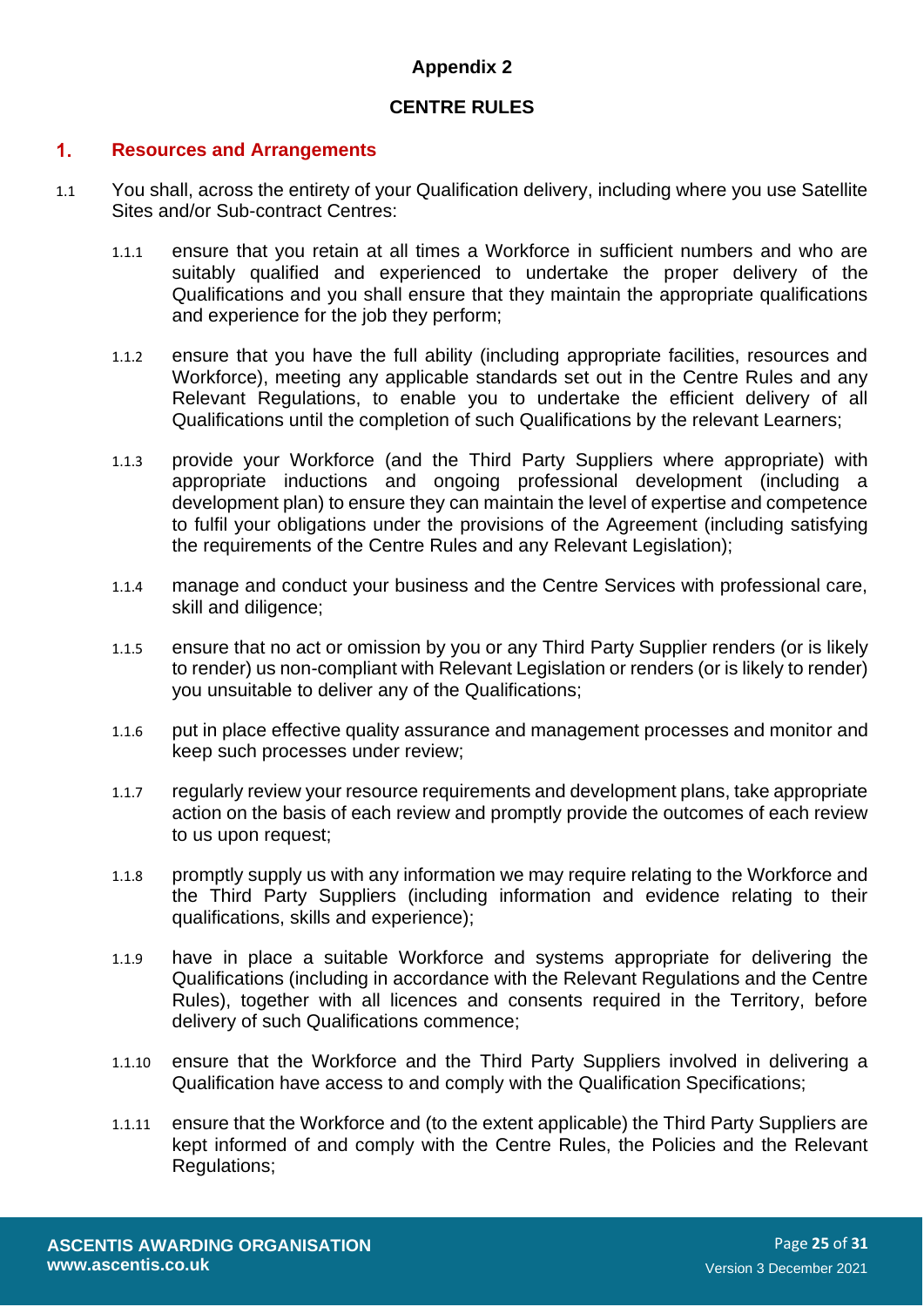- 1.1.12 ensure that quality assurance and management processes are in place and that these apply at the Centre Address, across all Satellite Sites and at the premises of all Third Party Suppliers.
- 1.2 You shall:
	- 1.2.1 use buildings that provide suitable and full access for Learners for assessment purposes, in accordance with all Relevant Legislation;
	- 1.2.2 obtain our prior written approval before opening, or offering delivery of the Qualifications from, any address other than the Centre Address;
	- 1.2.3 ensure that the full range of relevant, current equipment required to assess the Qualification is supplied at all times;
	- 1.2.4 adhere to all assessment requirements in respect of the relevant Qualification as set out in the Relevant Regulations;
	- 1.2.5 maintain adequate systems and resources (including, if and to the extent appropriate, equipment, materials and software) to support the delivery of the Qualifications;
	- 1.2.6 without prejudice to the generality of paragraph 1.2.5, provide the necessary resources in accordance with any requirements specified by us in respect of the relevant Qualification as set out in the Relevant Regulations;
	- 1.2.7 ensure that all examination material in respect of any Qualification is kept confidential and secure at all times (including in respect of storage and handling processes) to no lesser standards as are stipulated in the Relevant Regulations (and in any event, to a reasonable standard);
	- 1.2.8 have the necessary Workforce and level of financial and technical resources and systems necessary to support the delivery of the Qualifications to a high standard and in a professional manner; and
	- 1.2.9 have the Workforce, resources and systems necessary to support the assessment of units and the award, accumulation and transfer of credits and, where necessary, the recording of exemptions.

#### $2.$ **Learner Registration and Certification**

- 2.1 You shall:
	- 2.1.1 have arrangements in place that allow for recognition of prior learning (where appropriate);
	- 2.1.2 register each Learner in accordance with the Relevant Regulations to ensure that each Learner is uniquely identified;
	- 2.1.3 register and enter Learners for assessment in an efficient manner and in accordance with all applicable timescales set out in the Relevant Regulations (and in any event in a timely manner);
	- 2.1.4 confirm each Learner's identity prior to or properly following, registration (and in any event prior to any assessment taking place for that Learner);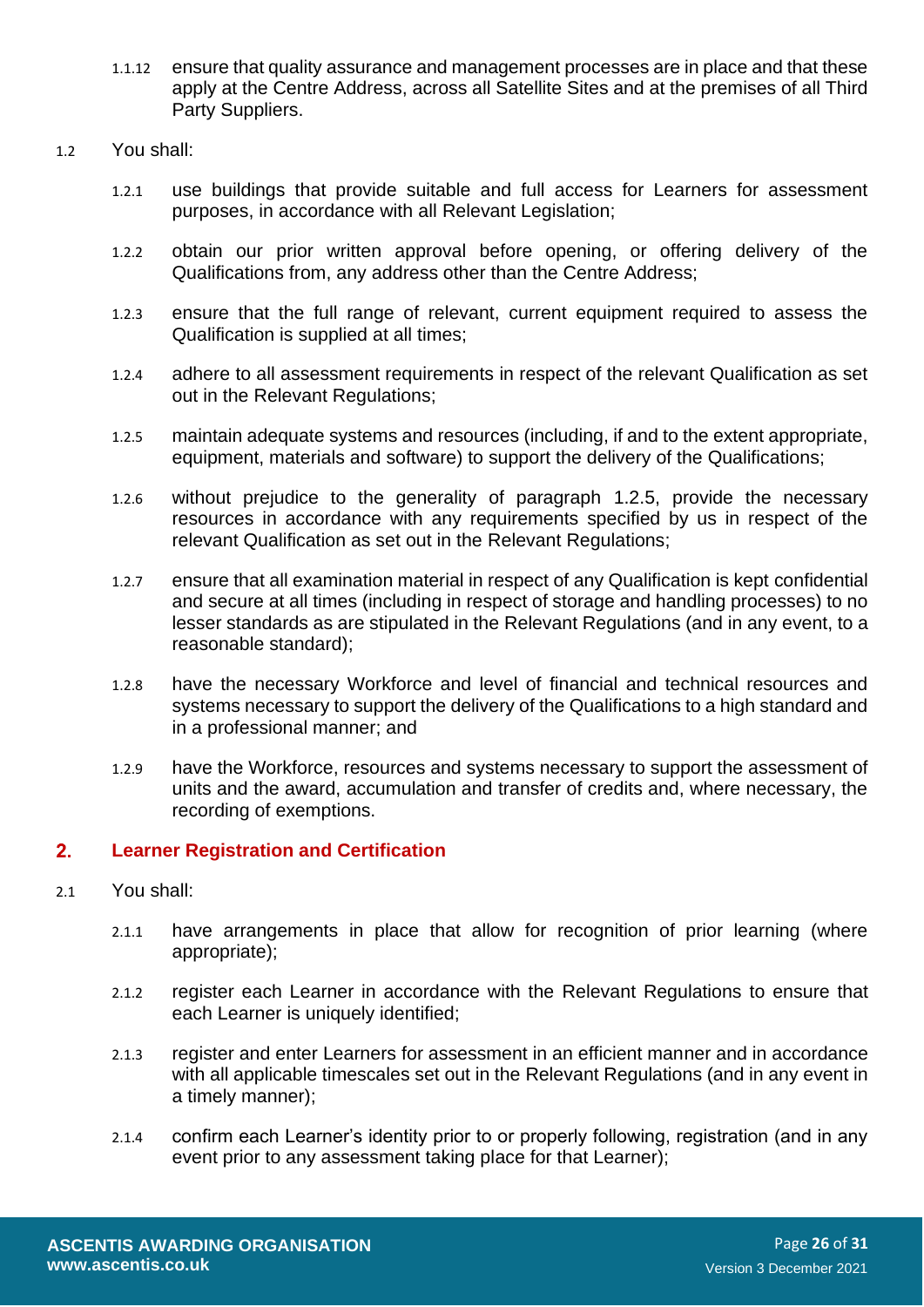- 2.1.5 seek to obtain each Learner's consent to use their record of previous achievements (where applicable) to ensure that opportunities for credit transfer and exemption are maximised and, where such consent is given, ensure that such opportunities are maximised accordingly;
- 2.1.6 comply with any restrictions set out in the Relevant Regulations regarding the minimum amount of time that Learners must be registered with us before certification, as well as the combination of units and/or qualifications allowed;
- 2.1.7 ensure that all relevant members of your Workforce (and the Third Party Suppliers where appropriate) understand how and when to apply for Learner registration and certification as set out in the Relevant Regulations;
- 2.1.8 take all reasonable steps to guard against fraudulent or erroneous claims for certificates;
- 2.1.9 have arrangements in place to obtain on behalf of Learners a Unique Learner Number and (unless the Learner chooses not to have one) a Learner Record;
- 2.1.10 answer accurately, with reasonable detail and within a reasonable time any reasonable enquiries received from Learners; and
- 2.1.11 assist and fully co-operate with us on request in respect of any reasonable enquiries which we receive from Learners.

#### $3.$ **Management of Satellite Sites and Third Party Suppliers**

- 3.1 You shall:
	- 3.1.1 implement and maintain an effective system for the management of the Centre Services at any Satellite Sites and the services performed by Third Party Suppliers;
	- 3.1.2 ensure that where you wish to engage any Third Party Supplier, our prior written consent is obtained. In considering whether to provide such consent, we are entitled to assess the nature and extent of the proposed relationship and the Third Party Supplier in question and also require that the arrangement is subject to certain requirements or conditions, including a particular form of written agreement and an irrevocable licence to enter the premises of any such Third Party Supplier upon request;
	- 3.1.3 ensure that where you enter into any permitted arrangement with Third Party Suppliers, the arrangement (including the respective roles and responsibilities of you and the relevant Third Party Supplier) are documented within a written agreement which is to be made available to us no later than 21 days prior to the intended commencement date of such arrangement, with such written agreement also containing provisions which ensure that that all of your obligations under the Agreement are enforceable against the relevant Third Party Supplier to the extent applicable;
	- 3.1.4 ensure that you have effective communications systems in place with Third Party Suppliers to keep them up to date with our requirements and the requirements of the Regulatory Bodies.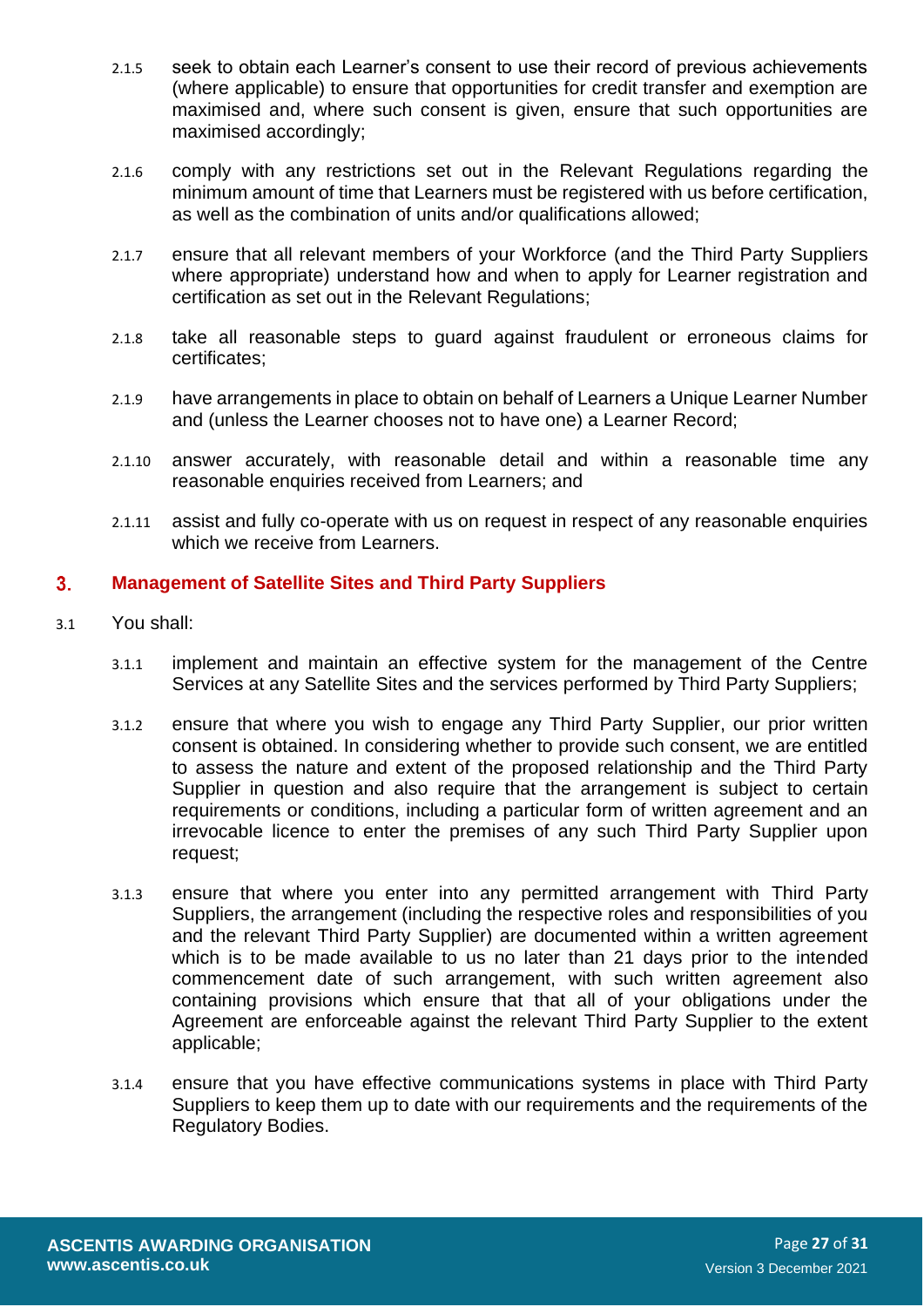#### 4. **Quality Assurance and Assessment**

- 4.1 You shall:
	- 4.1.1 work in accordance with the quality assurance processes specified in the Relevant Regulations in relation to delivery, assessment or grading;
	- 4.1.2 assist us in carrying out any reasonable monitoring and quality assurance activities;
	- 4.1.3 ensure that, in relation to the Qualifications, evidence purportedly generated by a Learner in an assessment is properly generated by that Learner (including if applicable, as a contribution to group work);
	- 4.1.4 ensure where an assessment is required to be completed under specified conditions, Learners complete the assessment under those conditions as set out in the Centre Rules; and
	- 4.1.5 ensure that the confidentiality and security of our external assessment materials is maintained at all times.

#### **Reasonable Adjustments and Special Considerations** 5.

- 5.1 You shall:
	- 5.1.1 provide appropriate information and support to enable Learners with disabilities and other difficulties, without compromising the assessment of the skills, knowledge understanding or competence being assessed; and
	- 5.1.2 provide such reasonable adjustments and accommodate such special consideration requests as laid out in the Reasonable Adjustments and Special Considerations Policy.

#### 6. **Complaints and Appeals**

- 6.1 You shall establish and operate an appeals process (which would be used in the event that a Learner wishes to appeal against an assessment decision) and a complaint handling process (which would relate to a complaint of any other nature made by a Learner) which are at all times fully compliant with all applicable Relevant Legislation.
- 6.2 You shall provide appropriate information and support to enable Learners to access the Appeals Process and our complaints process set out in our Complaints Policy, in the event that a Learner considers that a satisfactory resolution of his or her complaint or appeal has not been reached using the processes referred to in paragraph 6.1. Where the Learner escalates his or her complaint or appeal to us then you shall provide full cooperation and assistance to us in relation to the complaint or appeal.

#### 7. **External Quality Assurance**

- 7.1 You shall observe and comply with all aspects of the External Quality Assurance Requirements, whether the relevant External Quality Assurance is undertaken by us (or by a third party on our behalf) or by you.
- 7.2 You shall promptly comply with any instruction issued by us as part of, or as a result of, any External Quality Assurance, to make such changes as we consider (in our absolute discretion) to be necessary for compliance with the General Conditions, to your marking of evidence generated by a Learner during an assessment.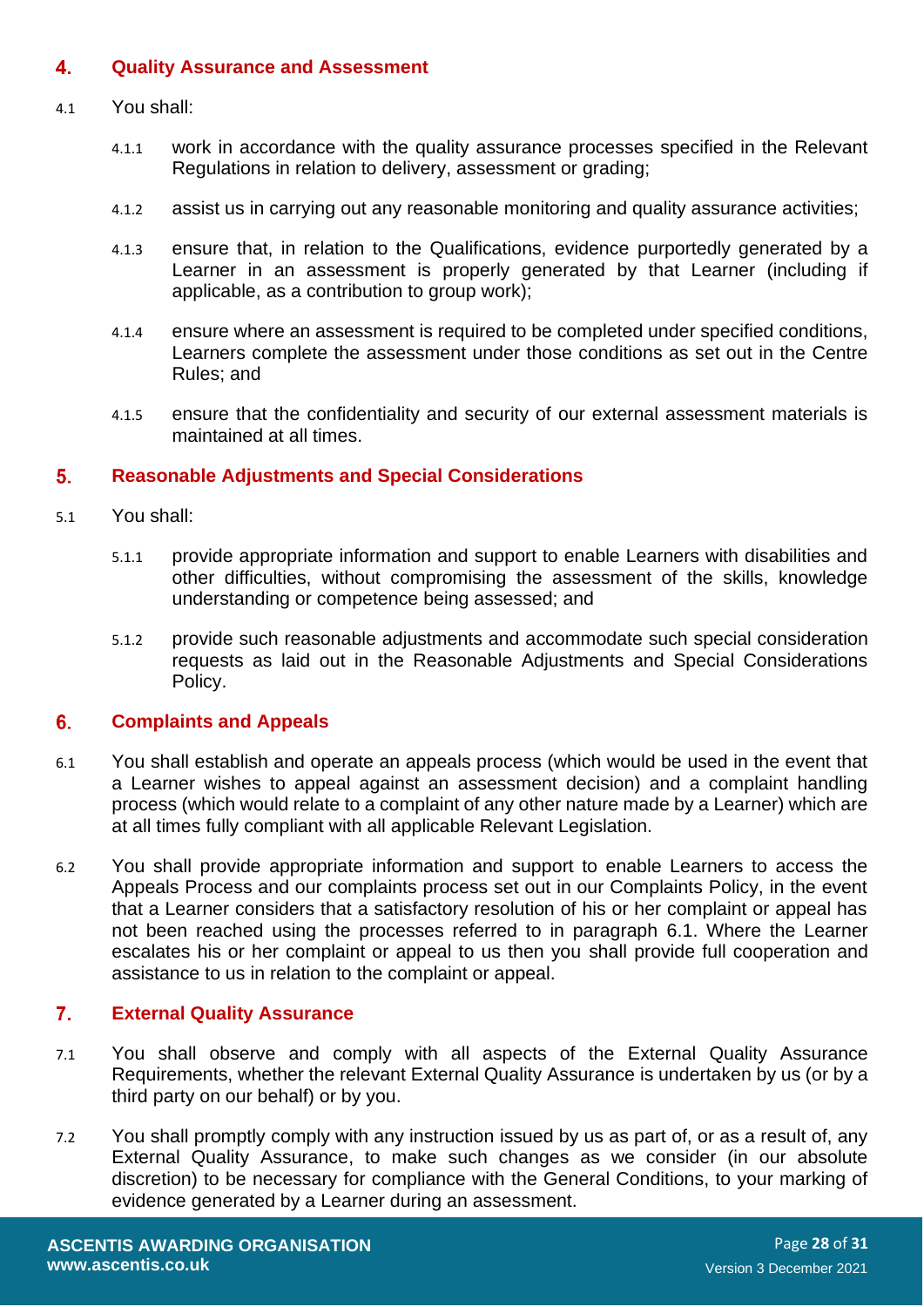#### 8. **Withdrawal of Centre Recognition or Qualification Approval**

- 8.1 Withdrawal of Centre Recognition applies where:
	- 8.1.1 we specifically withdraw Centre Recognition; or
	- 8.1.2 we apply a Sanction which results in withdrawal of Centre Recognition; or
	- 8.1.3 the Agreement terminates for any reason.
- 8.2 Withdrawal of Qualification Approval applies where:
	- 8.2.1 you cease to have Qualification Approval for one or more or all of the Qualifications (including on termination of the Agreement for any reason); or
	- 8.2.2 you cease to deliver a Qualification; or
	- 8.2.3 we cease to develop or make available, or propose to cease developing or making available, a Qualification (which we may do at any time and for any reason, including if in our opinion an event has occurred, or is likely to occur, which has or could reasonably be expected to have, an Adverse Effect).
- 8.3 Where any of the circumstances in paragraph 8.1 or 8.2 apply, you shall:
	- 8.3.1 co-operate fully with us in order to effectively manage the withdrawal and shall follow our processes for the withdrawal of the affected Qualifications which will be set out by us at the time;
	- 8.3.2 take all reasonable steps to protect the interests of Learners;
	- 8.3.3 where required, work with us to protect the interests of Learners (including in the production of a written withdrawal plan); and
	- 8.3.4 provide clear and accurate information about the withdrawal to Learners and Users who are likely to be affected by the withdrawal.
- 8.4 Where any withdrawal of Centre Recognition or any withdrawal of Qualification Approval in respect of any Qualifications will, or may, render us to be non-compliant with any Relevant Legislation you shall:
	- 8.4.1 consult with the affected Learners and Users to formulate and take any action required to minimise the non-compliance before ceasing to deliver the relevant Qualifications and shall provide evidence of such consultation to us upon request; and
	- 8.4.2 meet any unreasonable financial burden incurred by affected Learners caused by the withdrawal.

#### $9<sub>-</sub>$ **Retention of Records, Access to Records, People and Premises**

9.1 You shall keep all Learner Records and details of achievement in an accurate, timely, confidential and secure manner, both as requested by us and in compliance with the Data Laws and you shall make these records available for us or any third party for external quality assurance and auditing purposes, should we need to review the records, within the timescales specified by us (but promptly in any event).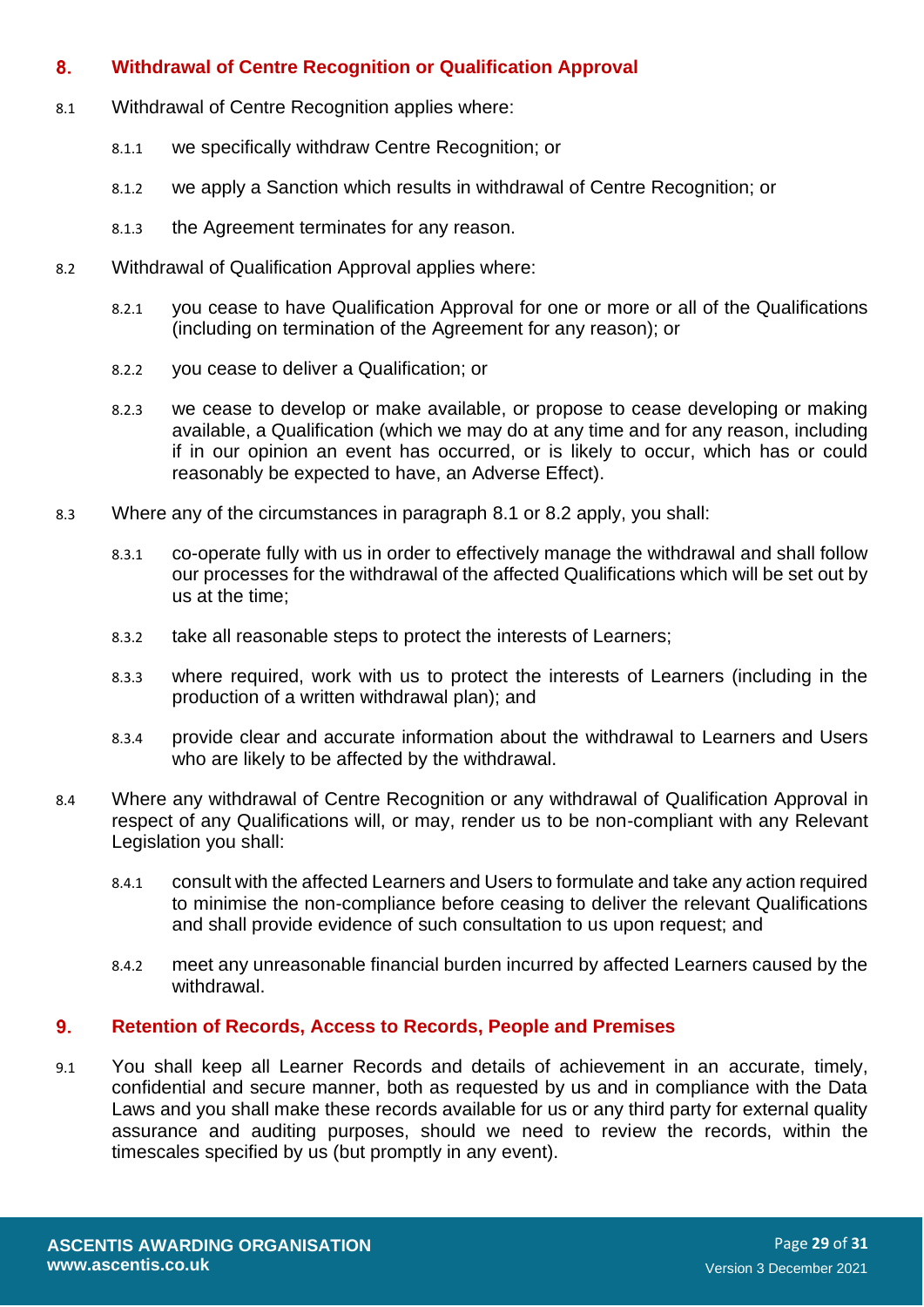- 9.2 You shall promptly comply with our requests (and the requests of any Regulatory Body) for relevant information, data or documents.
- 9.3 If we, or any Regulatory Body, ask to speak to your Workforce, the Third Party Suppliers or Learners, you shall provide (or procure the provision of) access and fully co-operate with these requests within the timescales specified by us (but promptly in any event).
- 9.4 You shall promptly provide us, our representatives and any Regulatory Body (on request) with access to the Centre Address and all your other premises including any Satellite Sites and you shall (on request) promptly procure access for us, our representatives and any Regulatory Body to the premises of all the Third Party Suppliers.

#### $10<sub>1</sub>$ **Provision of Information and Reporting**

- 10.1 You shall:
	- 10.1.1 comply with all requirements for the provision of information to us and/or any Regulatory Body within the time limits set out in the Centre Rules and meet any further reasonable requests for information from us within any timescales specified by us (but promptly in any event);
	- 10.1.2 provide full assistance and cooperation to us and/or any Regulatory Body undertaking any investigation relating to you and (unless prohibited from doing so by the relevant Regulatory Body) you shall keep us fully informed about the progress of such investigation;
	- 10.1.3 monitor activities relating to the delivery of the Qualifications;
	- 10.1.4 promptly report to us any information resulting from the monitoring referred to in paragraph 10.1.3 which is likely to be relevant to us for the purposes of performing our functions;
	- 10.1.5 promptly notify us in writing if you are, or if you have cause to believe that you are likely to be, subject to:
		- $10.1.5.1$ a material change in your governance structure or legal status;
		- a change affecting who Controls you; or 10.1.5.2
		- any Insolvency Event; and  $10.1.5.3$
	- 10.1.6 ensure that all information you provide to us is accurate and complete.

#### $11.$ **Conflicts of Interest**

11.1 You shall take all reasonable steps to avoid any conflict of interest which relates to you. Where, having taken all such reasonable steps, a conflict cannot be avoided you shall record, appropriately disclose, monitor and properly manage the conflict.

#### $12.$ **Identification and Management of Risks**

12.1 You shall have in place appropriate systems for the identification and management of risks in relation to the delivery of the Qualifications in accordance with the relevant Centre Rules and any Relevant Legislation. You shall take all reasonable steps to prevent the occurrence of these risks. Where a risk cannot be prevented, you shall mitigate the risk as appropriate and you shall keep us fully informed.